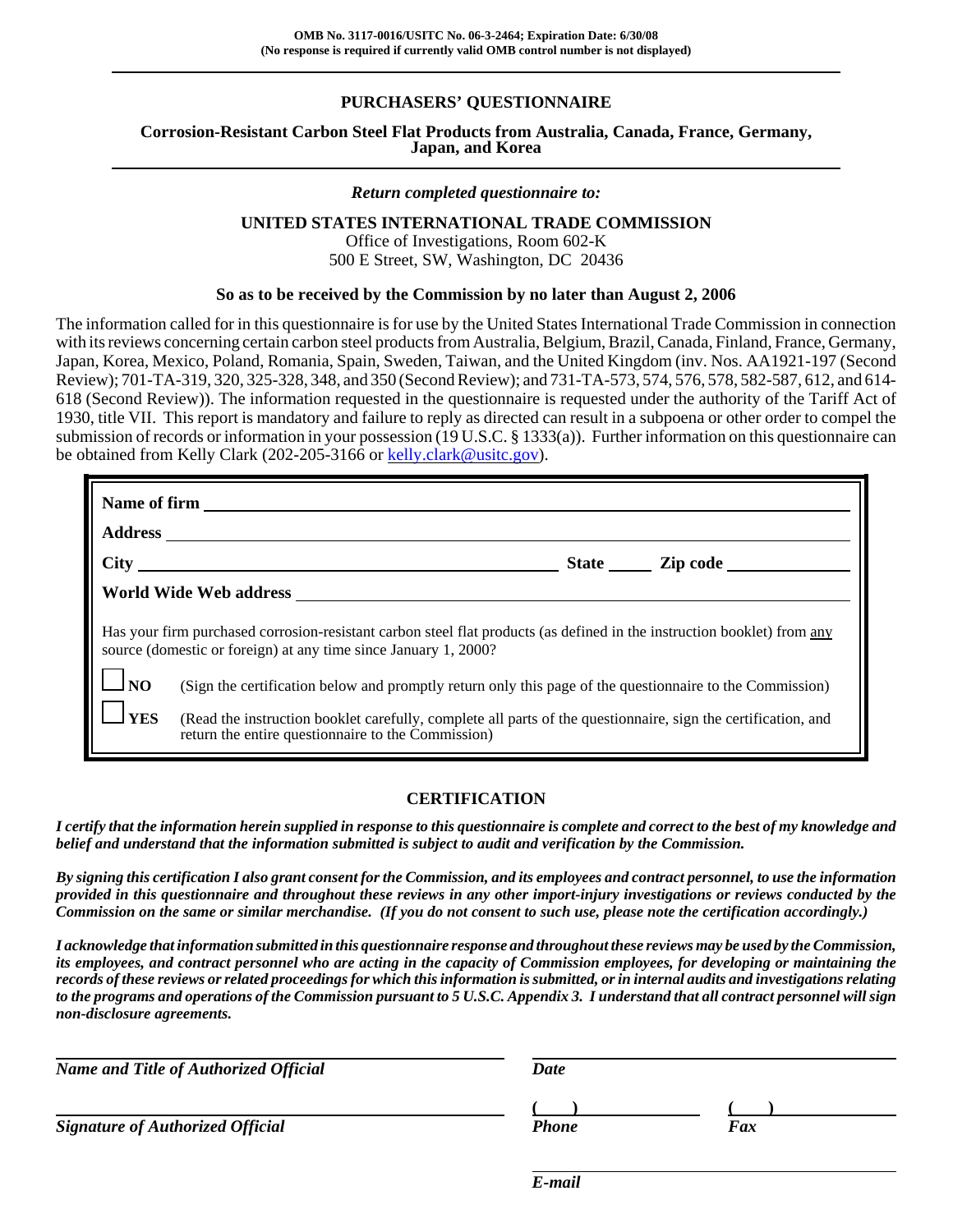## **PART I.--GENERAL QUESTIONS**

The questions in this questionnaire have been reviewed with market participants to ensure that issues of concern are adequately addressed and that data requests are sufficient, meaningful, and as limited as possible. Public reporting burden for this questionnaire is estimated to average 20 hours per response, including the time for reviewing instructions, searching existing data sources, gathering the data needed, and completing and reviewing the questionnaire. Send comments regarding the accuracy of this burden estimate or any other aspect of this collection of information, including suggestions for reducing the burden, to the Office of Investigations, U.S. International Trade Commission, 500 E Street, SW, Washington, DC 20436.

I-1. Please report below the actual number of hours required and the cost to your firm of preparing the reply to this questionnaire and completing the form.

| hours                 | dollars                                                                                                                                                                                                                                                                                                                                                                                    |                               |
|-----------------------|--------------------------------------------------------------------------------------------------------------------------------------------------------------------------------------------------------------------------------------------------------------------------------------------------------------------------------------------------------------------------------------------|-------------------------------|
|                       | Provide the name and address of establishment(s) covered by this questionnaire (see pages 3-4 of<br>the instruction booklet for reporting guidelines). If your firm is publicly traded, please specify<br>the stock exchange and trading symbol.                                                                                                                                           |                               |
|                       |                                                                                                                                                                                                                                                                                                                                                                                            |                               |
| $\ln$                 | Is your firm owned, in whole or in part, by any other firm?<br>$\perp$ Yes--List the following information.                                                                                                                                                                                                                                                                                |                               |
| Firm name             | <b>Address</b>                                                                                                                                                                                                                                                                                                                                                                             | <b>Extent of</b><br>ownership |
|                       |                                                                                                                                                                                                                                                                                                                                                                                            |                               |
| <b>United States?</b> | Does your firm have any related firms, either domestic or foreign, which are engaged in<br>importing corrosion-resistant carbon steel flat products from Australia, Canada, France, Germany,<br>Japan, or Korea into the United States or which are engaged in exporting corrosion-resistant<br>carbon steel flat products from Australia, Canada, France, Germany, Japan, or Korea to the |                               |
| $\ln$                 | $\perp$ Yes--List the following information.                                                                                                                                                                                                                                                                                                                                               |                               |
| Firm name             | Address                                                                                                                                                                                                                                                                                                                                                                                    | Affiliation                   |
|                       |                                                                                                                                                                                                                                                                                                                                                                                            |                               |
|                       |                                                                                                                                                                                                                                                                                                                                                                                            |                               |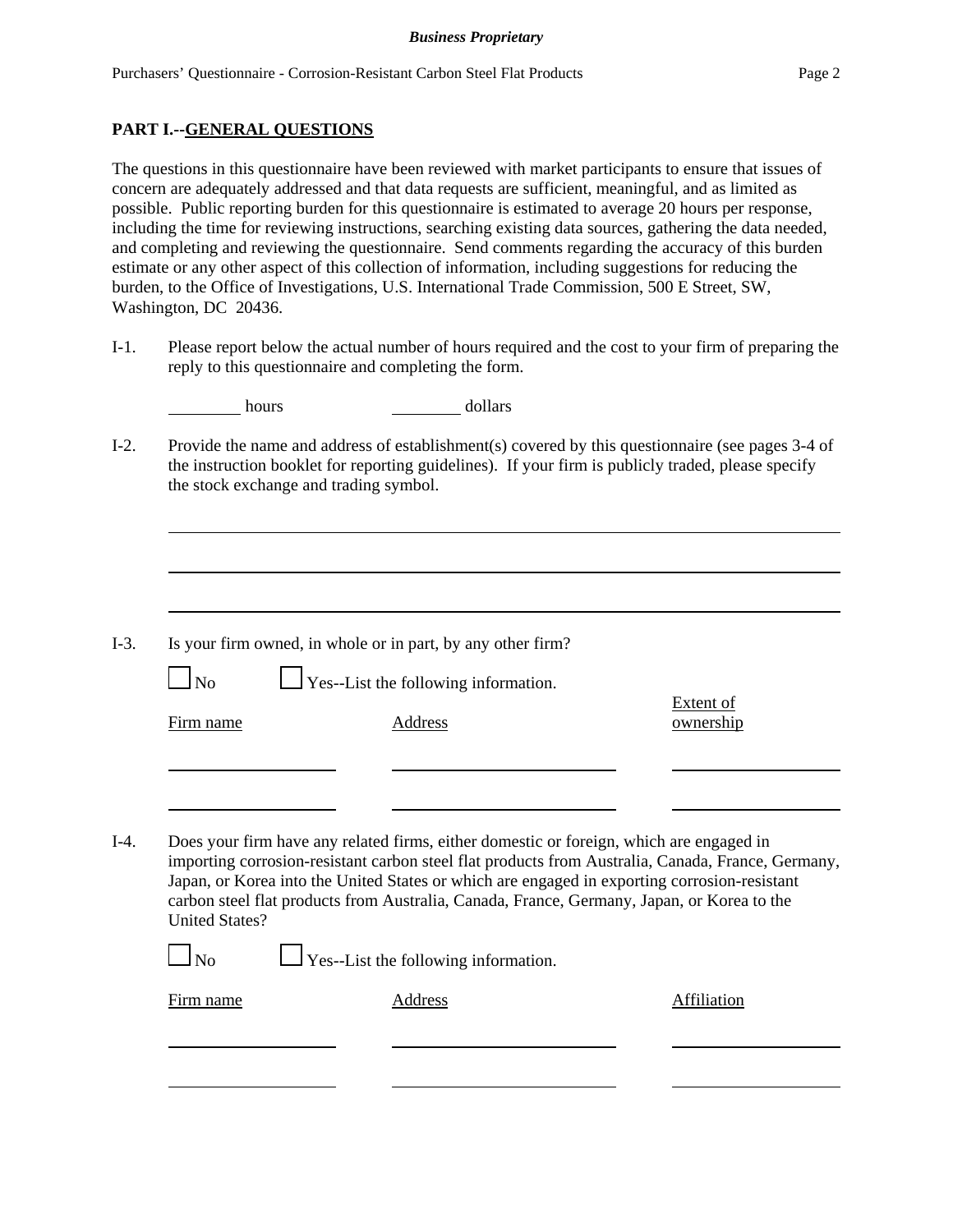# **PART I.--GENERAL QUESTIONS--***Continued*

I-5. Does your firm have any related firms, either domestic or foreign, which are engaged in the production of corrosion-resistant carbon steel flat products?

|        | N <sub>0</sub> |                               | <b>Yes--List the following information.</b>                                                    |             |
|--------|----------------|-------------------------------|------------------------------------------------------------------------------------------------|-------------|
|        | Firm name      |                               | Address                                                                                        | Affiliation |
|        |                |                               |                                                                                                |             |
|        |                |                               |                                                                                                |             |
| $I-6.$ |                | company have a business plan? | In Part III of this questionnaire we request copies of your company's business plan. Does your |             |
|        |                |                               |                                                                                                |             |

 $\Box$  No  $\Box$  Yes--Please provide the requested copies. If you are not providing the requested copies, please explain why not.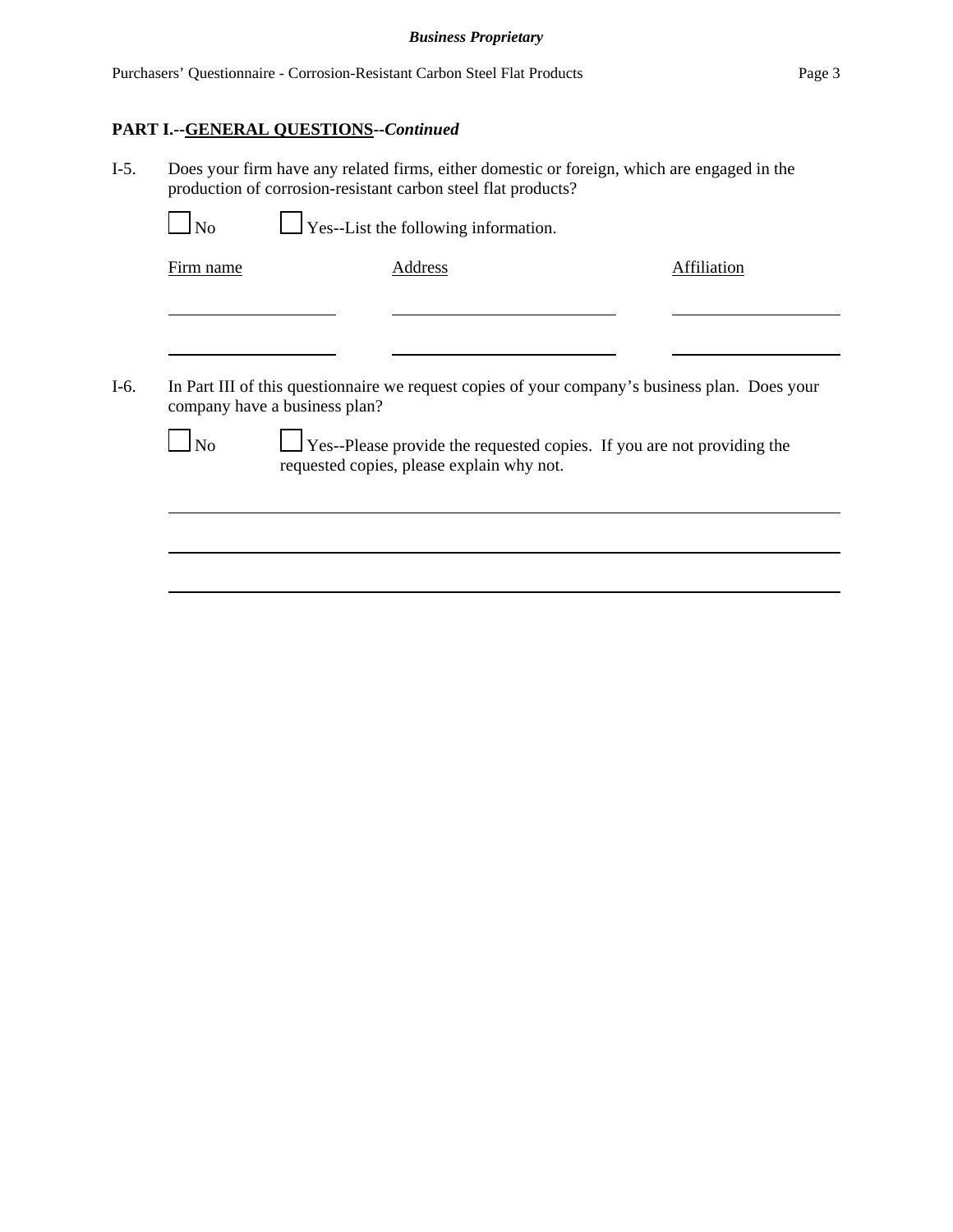## **PART II.--PURCHASES**

II-1. (a) Report, as indicated below, your firm's purchases (either directly or through a sales agent or broker) of corrosion-resistant carbon (i.e. non-alloy) steel flat products.

|                                                  |                       |      |      | (Quantity in short tons, value in \$1,000) |      |      |          |      |
|--------------------------------------------------|-----------------------|------|------|--------------------------------------------|------|------|----------|------|
| Item                                             | <b>Calendar years</b> |      |      |                                            |      |      | Jan-June |      |
|                                                  | 2000                  | 2001 | 2002 | 2003                                       | 2004 | 2005 | 2005     | 2006 |
| <b>PURCHASES FROM U.S. PRODUCERS:</b>            |                       |      |      |                                            |      |      |          |      |
| Quantity                                         |                       |      |      |                                            |      |      |          |      |
| Value                                            |                       |      |      |                                            |      |      |          |      |
| <b>PURCHASES FROM AUSTRALIA:</b>                 |                       |      |      |                                            |      |      |          |      |
| Quantity                                         |                       |      |      |                                            |      |      |          |      |
| Value                                            |                       |      |      |                                            |      |      |          |      |
| <b>PURCHASES FROM CANADA:</b>                    |                       |      |      |                                            |      |      |          |      |
| Quantity                                         |                       |      |      |                                            |      |      |          |      |
| Value                                            |                       |      |      |                                            |      |      |          |      |
| <b>PURCHASES FROM FRANCE:</b>                    |                       |      |      |                                            |      |      |          |      |
| Quantity                                         |                       |      |      |                                            |      |      |          |      |
| Value                                            |                       |      |      |                                            |      |      |          |      |
| <b>PURCHASES FROM GERMANY:</b>                   |                       |      |      |                                            |      |      |          |      |
| Quantity                                         |                       |      |      |                                            |      |      |          |      |
| Value                                            |                       |      |      |                                            |      |      |          |      |
| <b>PURCHASES FROM JAPAN:</b>                     |                       |      |      |                                            |      |      |          |      |
| Quantity                                         |                       |      |      |                                            |      |      |          |      |
| Value                                            |                       |      |      |                                            |      |      |          |      |
| <b>PURCHASES FROM KOREA:</b>                     |                       |      |      |                                            |      |      |          |      |
| Quantity                                         |                       |      |      |                                            |      |      |          |      |
| Value                                            |                       |      |      |                                            |      |      |          |      |
| PURCHASES FROM ALL OTHER COUNTRIES: <sup>1</sup> |                       |      |      |                                            |      |      |          |      |
| Quantity                                         |                       |      |      |                                            |      |      |          |      |
| Value                                            |                       |      |      |                                            |      |      |          |      |
| <sup>1</sup> Please identify these countries: _  |                       |      |      |                                            |      |      |          |      |

II-1. (b) Does your firm purchase pre-painted corrosion-resistant carbon steel flat products?

 $\Box$  No  $\Box$  Yes–Please indicate below what share of your firm's total purchases of

corrosion-resistant carbon steel flat products in 2005 was accounted for by purchases of pre-painted products.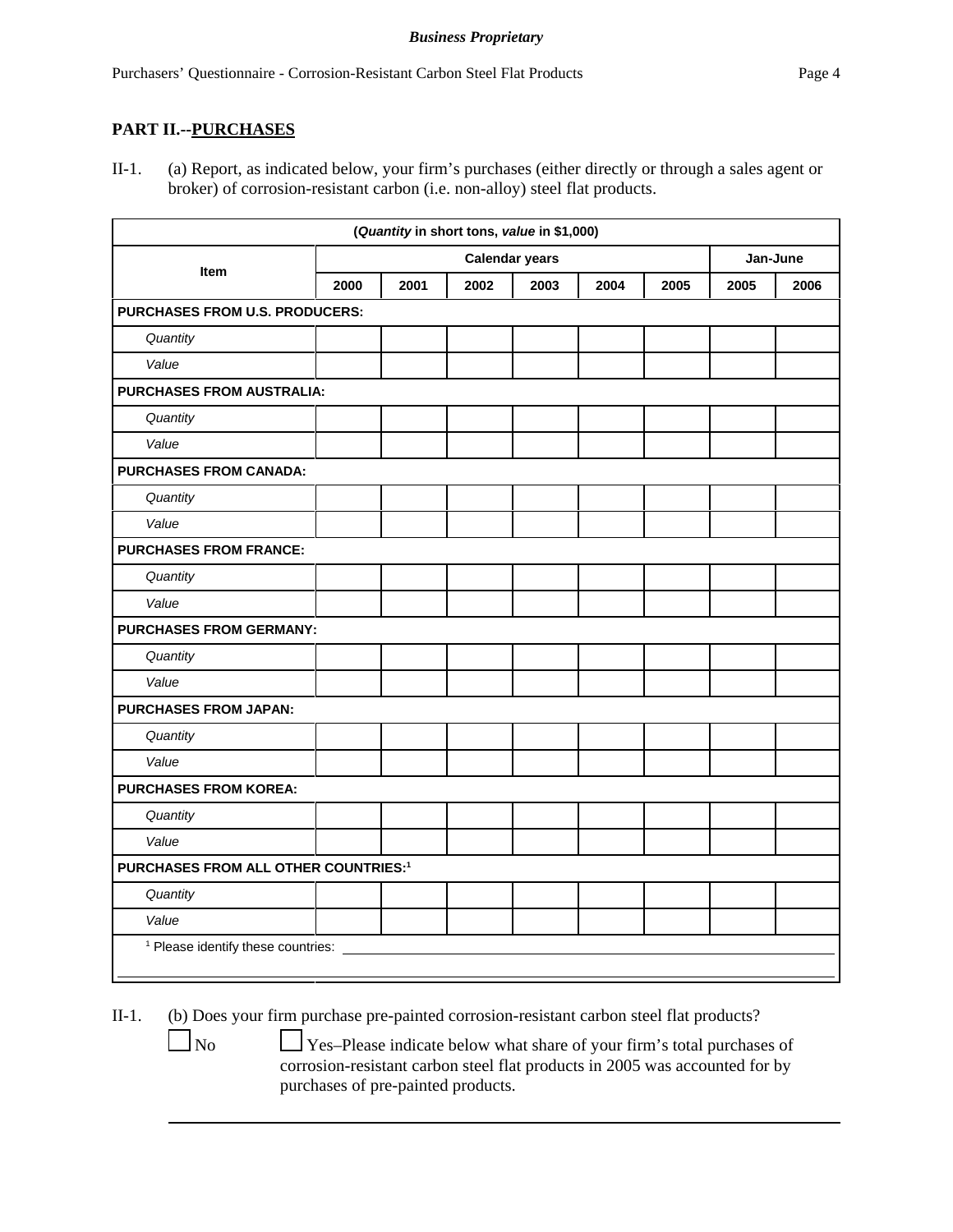#### **PART II.--PURCHASES--***Continued*

- II-2. If the relative levels of your firm's purchases of corrosion-resistant carbon steel flat products from different country sources (both domestic and foreign) have changed since the countervailing/antidumping duty orders under review became effective (see instruction booklet, page 2, "Background"), please explain the reason(s), noting the country of origin of the product in your response.
- II-3. (a) Did your firm purchase corrosion-resistant carbon steel flat products from Australia, Canada, France, Germany, Japan, or Korea before the years that the countervailing/antidumping duty orders under review became effective?

 $\Box$  No--Skip to (c)  $\Box$  Yes



(b) If yes, has your pattern of purchasing corrosion-resistant carbon steel flat products from Australia, Canada, France, Germany, Japan, or Korea changed since the years the orders under review became effective? (Indicate whether your answer differs depending on the country of origin).

No, our pattern of purchasing is essentially unchanged.

 Yes, we discontinued purchases from Australia, Canada, France, Germany, Japan, or Korea because of the order(s).

Yes, we reduced purchases from Australia, Canada, France, Germany, Japan, or Korea because of the order(s).

 Yes, but we changed the pattern of purchases from Australia, Canada, France, Germany, Japan, or Korea for reasons other than the order(s) (please explain below).

(c) Has your pattern of purchasing corrosion-resistant carbon steel flat products from nonsubject foreign sources changed since the years the orders under review became effective (please check all that apply).

 $\perp$  We did not purchase from nonsubject foreign sources before or after the order(s).

 $\Box$  No, our pattern of purchasing is essentially unchanged.

 $\perp$  Yes, we increased purchases from nonsubject countries because of the order(s).

 $\perp$  Yes, but we changed our pattern of purchases from nonsubject countries for reasons other than the order (please explain below).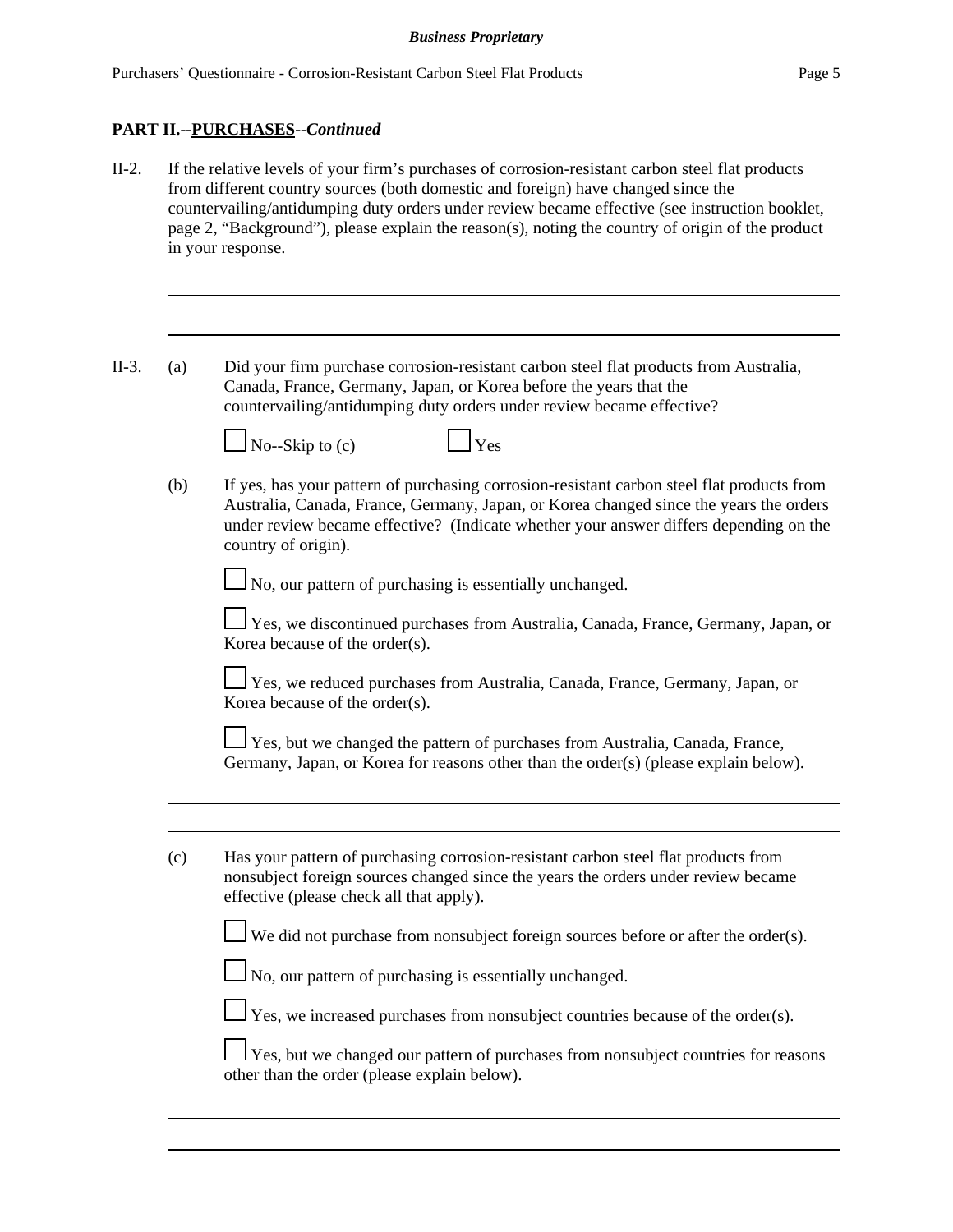| $III-1.$ |                             | flat products (check all that apply, noting the specific end uses if known)?                                                                                                                                                                                                                                           | Which of the following best describes your firm as a purchaser of corrosion-resistant carbon steel                                                                                                                                                                                                                                                                                                                                                      |
|----------|-----------------------------|------------------------------------------------------------------------------------------------------------------------------------------------------------------------------------------------------------------------------------------------------------------------------------------------------------------------|---------------------------------------------------------------------------------------------------------------------------------------------------------------------------------------------------------------------------------------------------------------------------------------------------------------------------------------------------------------------------------------------------------------------------------------------------------|
|          |                             | Automotive End User (                                                                                                                                                                                                                                                                                                  |                                                                                                                                                                                                                                                                                                                                                                                                                                                         |
|          |                             |                                                                                                                                                                                                                                                                                                                        | Other End User (                                                                                                                                                                                                                                                                                                                                                                                                                                        |
|          |                             |                                                                                                                                                                                                                                                                                                                        | Distributor (                                                                                                                                                                                                                                                                                                                                                                                                                                           |
|          |                             |                                                                                                                                                                                                                                                                                                                        | $\Box$ Other (                                                                                                                                                                                                                                                                                                                                                                                                                                          |
| $III-2.$ |                             | the major types of consumers to which you sell corrosion-resistant carbon steel flat products?                                                                                                                                                                                                                         | If your firm is a distributor or reseller of corrosion-resistant carbon steel flat products, what are                                                                                                                                                                                                                                                                                                                                                   |
| $III-3.$ | carbon steel flat products. | If your firm is an end user of corrosion-resistant carbon steel flat products, list in order of                                                                                                                                                                                                                        | quantity of corrosion-resistant carbon steel flat products consumed, the top 3 products for which<br>your firm purchases corrosion-resistant carbon steel flat products as a component part or material<br>input. Please indicate what percentage of the total cost is accounted for by corrosion-resistant                                                                                                                                             |
|          | Product you produce         |                                                                                                                                                                                                                                                                                                                        | Percent of cost accounted<br>for by corrosion-resistant carbon steel<br>flat products <b>Exercise 2.1 Figure 1.1 Figure 2.1</b>                                                                                                                                                                                                                                                                                                                         |
|          |                             | $1.$ $\frac{1}{2}$ $\frac{1}{2}$ $\frac{1}{2}$ $\frac{1}{2}$ $\frac{1}{2}$ $\frac{1}{2}$ $\frac{1}{2}$ $\frac{1}{2}$ $\frac{1}{2}$ $\frac{1}{2}$ $\frac{1}{2}$ $\frac{1}{2}$ $\frac{1}{2}$ $\frac{1}{2}$ $\frac{1}{2}$ $\frac{1}{2}$ $\frac{1}{2}$ $\frac{1}{2}$ $\frac{1}{2}$ $\frac{1}{2}$ $\frac{1}{2}$ $\frac{1}{$ | 1. <u>______________________</u>                                                                                                                                                                                                                                                                                                                                                                                                                        |
|          |                             | 2. $\overline{\phantom{a}}$                                                                                                                                                                                                                                                                                            | 2.                                                                                                                                                                                                                                                                                                                                                                                                                                                      |
|          |                             |                                                                                                                                                                                                                                                                                                                        | $\frac{3}{2}$                                                                                                                                                                                                                                                                                                                                                                                                                                           |
| $III-4.$ | since 2000?<br>$\Box$ No    |                                                                                                                                                                                                                                                                                                                        | If your firm is an end user of corrosion-resistant carbon steel flat products, has the demand for<br>your firm's final products incorporating corrosion-resistant carbon steel flat products changed<br>Yes--Please indicate the direction of change and identify the major factors<br>that have contributed to this change and describe the ways in which any changes<br>in demand for your firm's final products have affected your firm's purchases. |
|          |                             |                                                                                                                                                                                                                                                                                                                        |                                                                                                                                                                                                                                                                                                                                                                                                                                                         |
|          |                             |                                                                                                                                                                                                                                                                                                                        |                                                                                                                                                                                                                                                                                                                                                                                                                                                         |
|          |                             |                                                                                                                                                                                                                                                                                                                        |                                                                                                                                                                                                                                                                                                                                                                                                                                                         |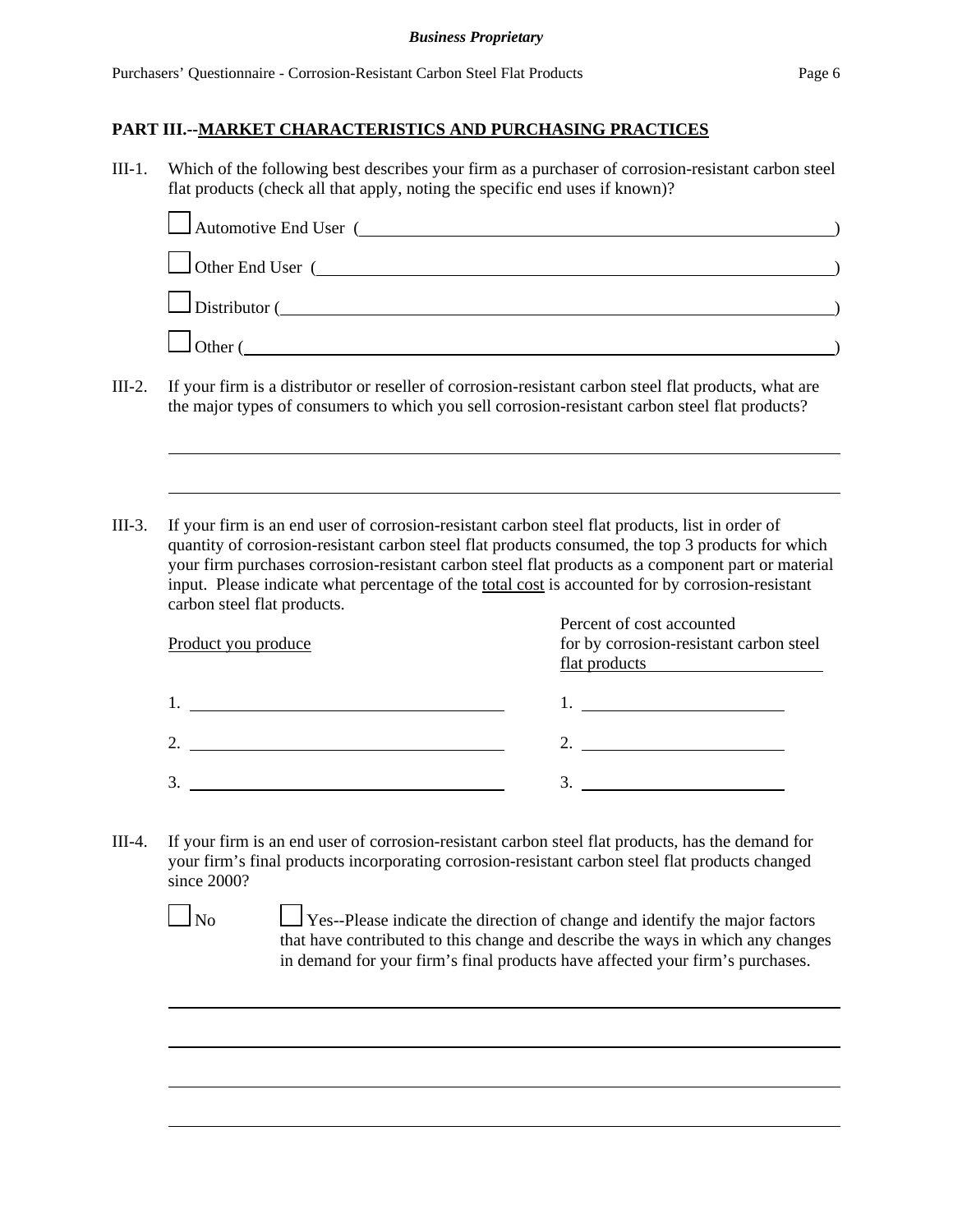| $III-5.$ | Have there been any changes in the end uses of corrosion-resistant carbon steel flat products since<br>2000?                                                                                                                                                                                                                                    |  |  |  |  |  |  |
|----------|-------------------------------------------------------------------------------------------------------------------------------------------------------------------------------------------------------------------------------------------------------------------------------------------------------------------------------------------------|--|--|--|--|--|--|
|          | $\Box$ Yes--Discuss the changes, noting the time period in which they occurred.<br>$\Box$ No                                                                                                                                                                                                                                                    |  |  |  |  |  |  |
| III-6.   | Do you anticipate any changes in terms of the end uses of corrosion-resistant carbon steel flat                                                                                                                                                                                                                                                 |  |  |  |  |  |  |
|          | products in the future?                                                                                                                                                                                                                                                                                                                         |  |  |  |  |  |  |
|          | $\frac{1}{1}$ Yes--Please describe and identify the time period. Provide any underlying<br>$\overline{\phantom{a}}$ No<br>assumptions, along with relevant portions of business plans or other supporting<br>documentation that address this issue.                                                                                             |  |  |  |  |  |  |
|          |                                                                                                                                                                                                                                                                                                                                                 |  |  |  |  |  |  |
| $III-7.$ | (a) Please list in order of importance any products that may be substituted for corrosion-resistant<br>carbon steel flat products.                                                                                                                                                                                                              |  |  |  |  |  |  |
|          | $(1)$ $(2)$ $(3)$ $(3)$                                                                                                                                                                                                                                                                                                                         |  |  |  |  |  |  |
|          | (b) For each possible substitute product, please give examples of applications and end uses for<br>which they are substitutes.                                                                                                                                                                                                                  |  |  |  |  |  |  |
|          |                                                                                                                                                                                                                                                                                                                                                 |  |  |  |  |  |  |
|          | (c) Have prices for these substitute products increased, decreased, or remained the same relative<br>to those for corrosion-resistant carbon steel flat products? Have changes in these relative prices<br>caused your firm to shift purchases from corrosion-resistant carbon steel flat products to the<br>substitute products or vice versa? |  |  |  |  |  |  |
| III-8.   | Have there been any changes in the number or type of products that can be substituted for<br>corrosion-resistant carbon steel flat products since 2000?                                                                                                                                                                                         |  |  |  |  |  |  |
|          | Yes--Please explain.<br>$\Box$ No                                                                                                                                                                                                                                                                                                               |  |  |  |  |  |  |
|          |                                                                                                                                                                                                                                                                                                                                                 |  |  |  |  |  |  |
|          |                                                                                                                                                                                                                                                                                                                                                 |  |  |  |  |  |  |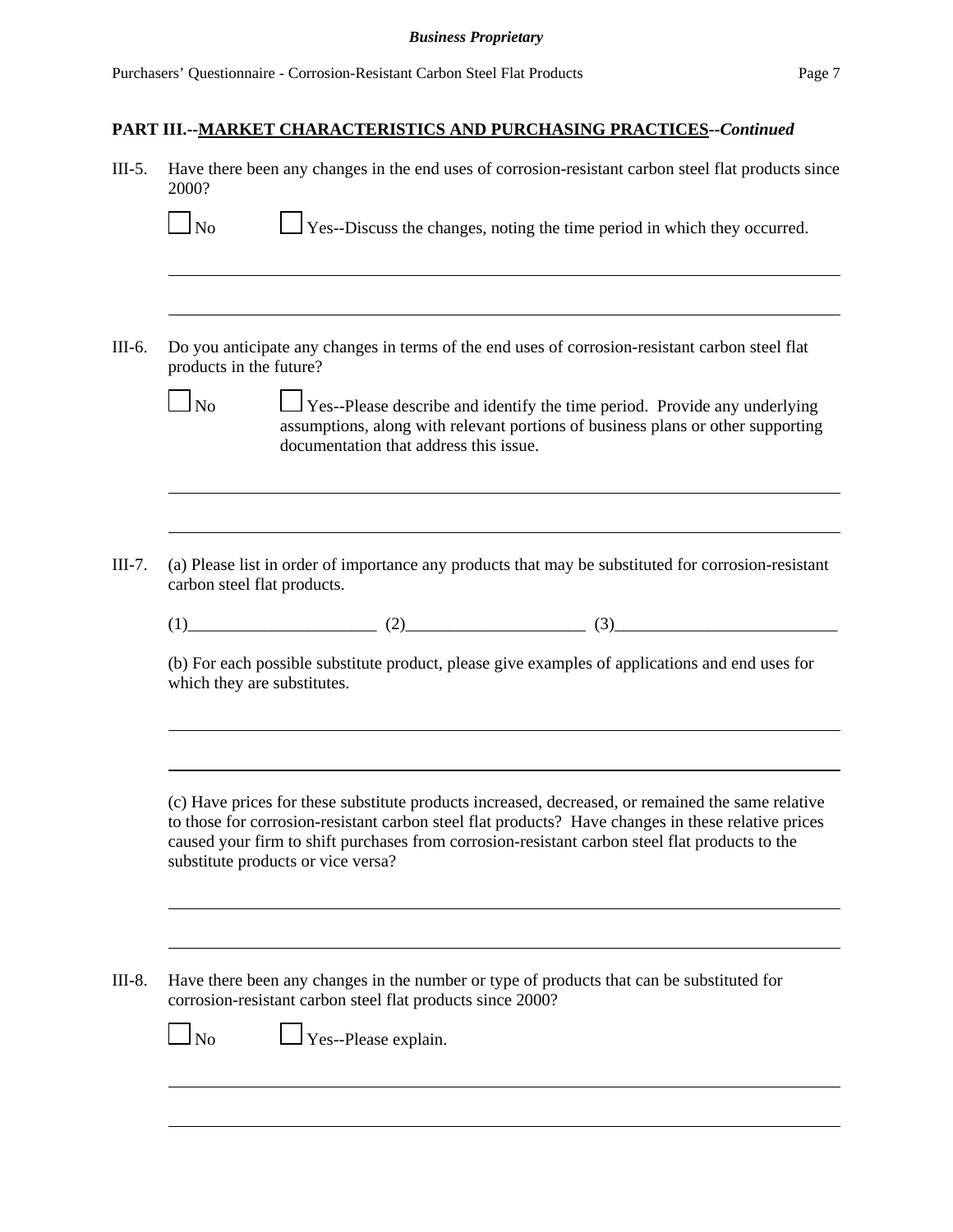| III-9. | Do you anticipate any changes in terms of the substitutability of other products for corrosion-<br>resistant carbon steel flat products in the future?                                                           |
|--------|------------------------------------------------------------------------------------------------------------------------------------------------------------------------------------------------------------------|
|        | <b>No</b><br>Yes--Please describe. Provide any underlying assumptions, along with<br>relevant portions of business plans or other supporting documentation, that<br>address this issue.                          |
|        |                                                                                                                                                                                                                  |
|        | III-10. How has demand within the United States for corrosion-resistant carbon steel flat products<br>changed since January 1, 2000 (including the effects from any weather-related events)?                     |
|        | $\Box$ Unchanged<br>Increased<br>Decreased                                                                                                                                                                       |
|        | Other (describe)                                                                                                                                                                                                 |
|        | What were the principal factors affecting demand?                                                                                                                                                                |
|        |                                                                                                                                                                                                                  |
|        | III-11. How has demand outside the United States for corrosion-resistant carbon steel flat products<br>changed since 2000?                                                                                       |
|        | $\Box$ Unchanged<br>$\Box$ Decreased<br>Increased                                                                                                                                                                |
|        | Other (describe)                                                                                                                                                                                                 |
|        | What were the principal factors affecting demand?                                                                                                                                                                |
|        |                                                                                                                                                                                                                  |
|        | III-12. Do you anticipate any future changes in corrosion-resistant carbon steel flat products demand in<br>the United States and, if known, the rest of the world?                                              |
|        | $\ln$<br>Yes--Please describe and identify the time period. Provide any underlying<br>assumptions, along with relevant portions of business plans or other supporting<br>documentation, that address this issue. |
|        |                                                                                                                                                                                                                  |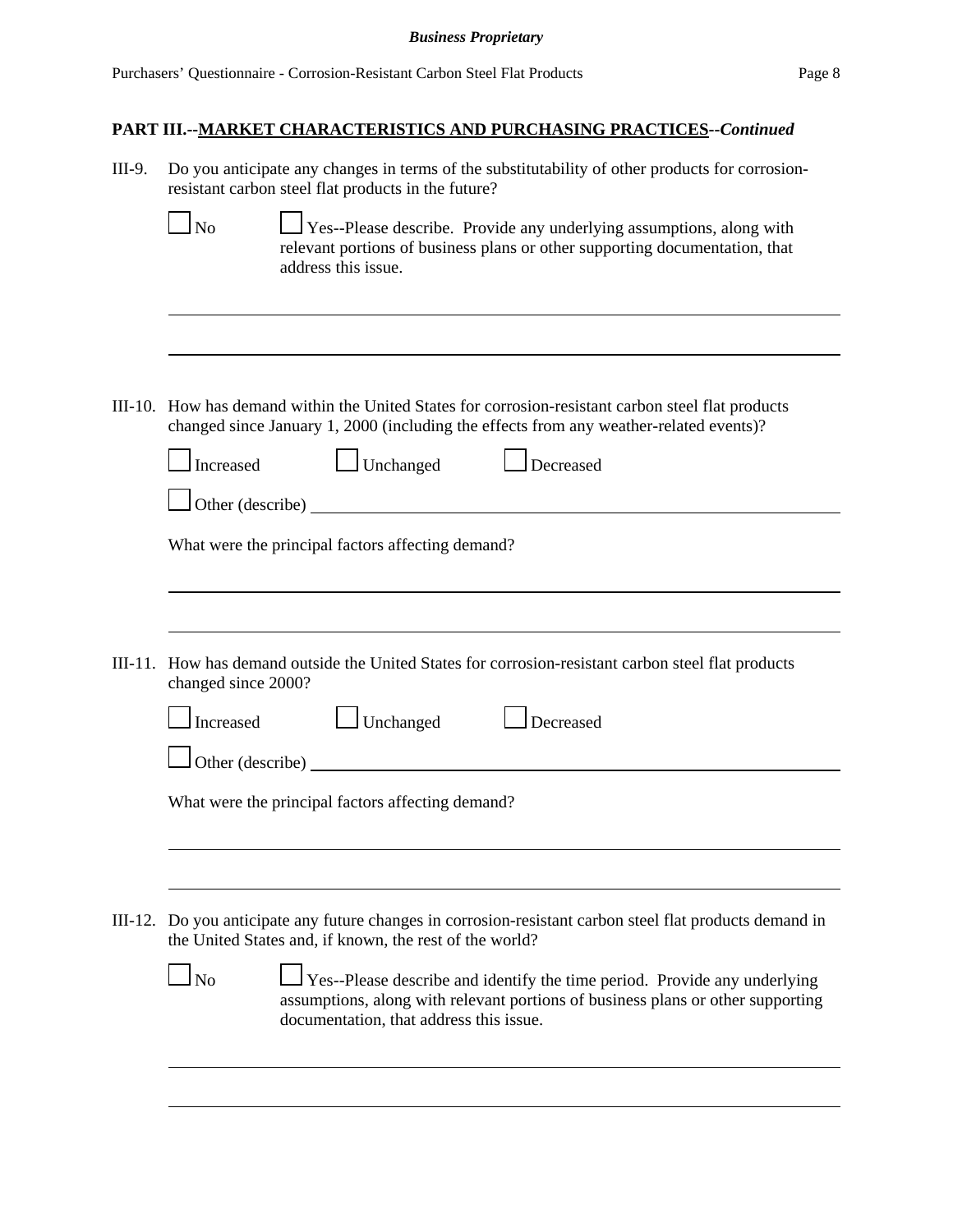- III-13. Please provide as separate attachments to this request any studies, surveys, etc., that you are aware of that quantify and/or otherwise discuss corrosion-resistant carbon steel flat products demand and/or factors affecting corrosion-resistant carbon steel flat products demand in the (1) United States, (2) each of the major producing/consuming countries, including Australia, Canada, France, Germany, Japan, and Korea, and (3) the world as a whole. Of particular interest is such data on an annual basis from 2000 to the present and forecasts of these demand data.
- III-14. Have any changes occurred in any factors affecting supply (e.g., changes in availability or prices of raw materials, energy, or labor; transportation conditions; production capacity and/or methods of production; technology; export markets; or alternative production opportunities) that affected the availability of U.S.-produced corrosion-resistant carbon steel in the U.S. market since 2000?

 $\Box$  Yes--Please note the time period(s) of any such changes, the factor(s) involved, and the impact such changes had on your shipment volumes and prices.

III-15. Have any suppliers (U.S. or foreign) refused, declined, or been unable to supply corrosionresistant steel since 2000? (Examples include being placed on allocation or "controlled order entry," suppliers declining to accept new customers or to renew existing customers, delivering less than the quantity promised, being unable to meet timely shipment commitments, etc.)

 $\Box$  No  $\Box$  Yes--Please note and document the time period(s) (i.e. month and year) and duration, country of origin, and supplier involved; amount and type of product involved; and the effect on your operations (including whether your firm was able to obtain corrosion-resistant steel from another firm).

III-16. Is buying a product that is produced in the United States an important factor in your firm's purchases of corrosion-resistant carbon steel flat products (please check ALL that apply)?

| ×<br>۰. |
|---------|
|---------|

Yes--Purchases of domestic product are required by law or regulation (for example, government purchases under "Buy American" provisions). This involves \_\_\_\_\_ percent of all purchases of corrosion-resistant carbon steel flat products.

Yes--Purchases of domestic product are not required by law or regulation, but are by your customers. This involves percent of all purchases of corrosion-resistant carbon steel flat products.

Yes--Purchases of domestic product are required for other reasons (please specify these reasons below). This involves **percent of all purchases of corrosion-resistant carbon steel** flat products.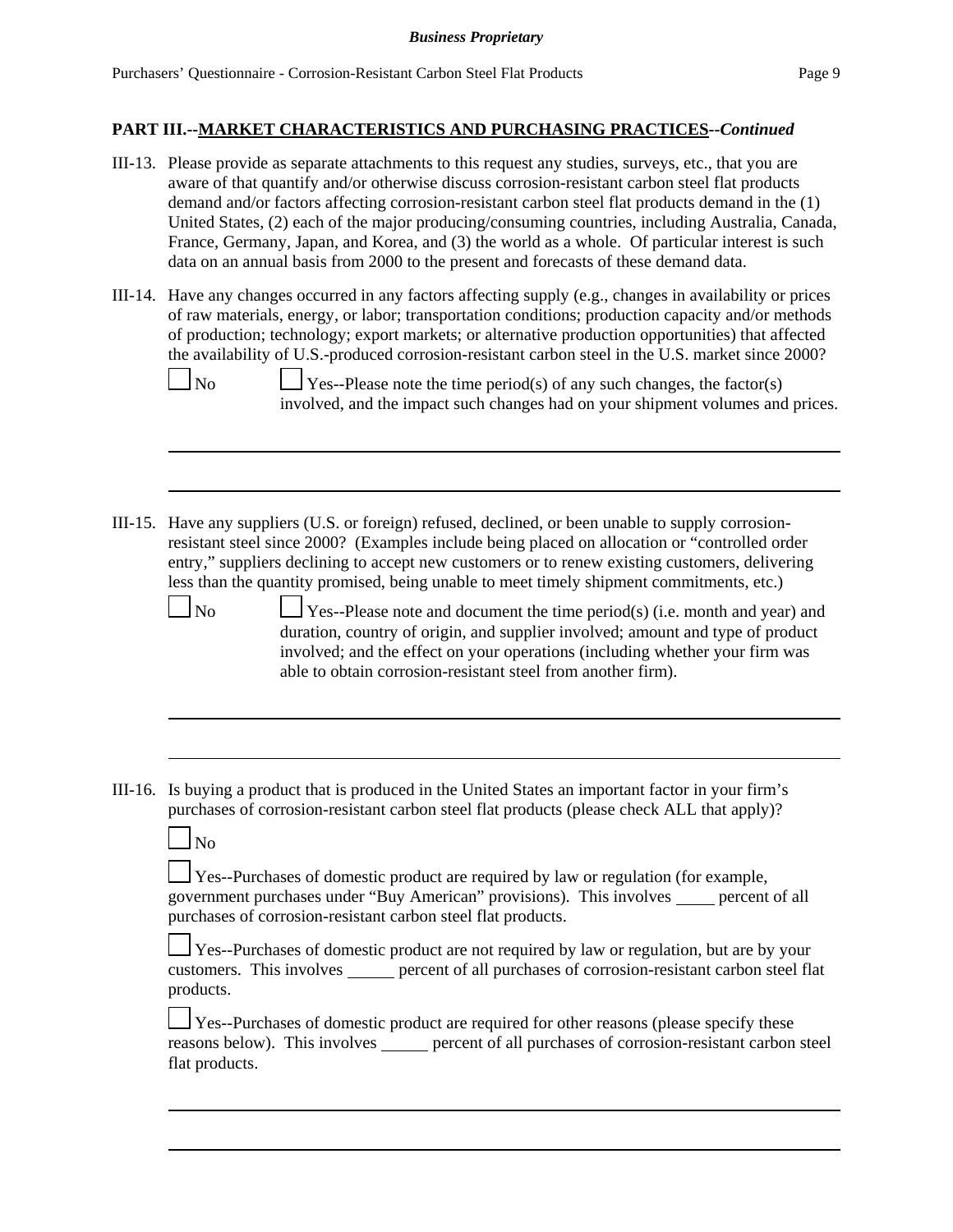|  | III-17. (a) Is the corrosion-resistant carbon steel flat products market subject to business cycles or<br>conditions of competition distinctive to corrosion-resistant carbon steel flat products? |                                                                                                                                                                                                                                   |                |                                                                                                                                                                                                          |  |  |  |  |
|--|----------------------------------------------------------------------------------------------------------------------------------------------------------------------------------------------------|-----------------------------------------------------------------------------------------------------------------------------------------------------------------------------------------------------------------------------------|----------------|----------------------------------------------------------------------------------------------------------------------------------------------------------------------------------------------------------|--|--|--|--|
|  | $\Box$ Yes--Please explain and provide estimates of the duration of any such cycle.<br>$\Box$ No                                                                                                   |                                                                                                                                                                                                                                   |                |                                                                                                                                                                                                          |  |  |  |  |
|  |                                                                                                                                                                                                    |                                                                                                                                                                                                                                   |                |                                                                                                                                                                                                          |  |  |  |  |
|  |                                                                                                                                                                                                    | (b) Has the emergence of new markets for corrosion-resistant carbon steel flat products since<br>2000 affected the business cycles or conditions of competition distinctive to corrosion-resistant<br>carbon steel flat products? |                |                                                                                                                                                                                                          |  |  |  |  |
|  | $\Box$ No                                                                                                                                                                                          | $\Box$ Yes--Please explain any such changes.                                                                                                                                                                                      |                |                                                                                                                                                                                                          |  |  |  |  |
|  |                                                                                                                                                                                                    |                                                                                                                                                                                                                                   |                |                                                                                                                                                                                                          |  |  |  |  |
|  | III-18. Who are your major competitors?                                                                                                                                                            |                                                                                                                                                                                                                                   |                |                                                                                                                                                                                                          |  |  |  |  |
|  |                                                                                                                                                                                                    |                                                                                                                                                                                                                                   |                |                                                                                                                                                                                                          |  |  |  |  |
|  | resistant carbon steel flat products you purchase?                                                                                                                                                 |                                                                                                                                                                                                                                   |                | III-19. Does your firm, and to the extent that you know, do your customers make purchasing decisions<br>involving corrosion-resistant carbon steel flat products based on the producer of the corrosion- |  |  |  |  |
|  | Your firm:                                                                                                                                                                                         | Always                                                                                                                                                                                                                            | $\Box$ Usually | $\Box$ Sometimes $\Box$ Rarely or never                                                                                                                                                                  |  |  |  |  |
|  | Your customers:                                                                                                                                                                                    | Always                                                                                                                                                                                                                            | $\Box$ Usually | $\Box$ Sometimes $\Box$ Rarely or never                                                                                                                                                                  |  |  |  |  |
|  | If at least sometimes, please discuss how your firm or your customers determine the producer and<br>why this information is important.                                                             |                                                                                                                                                                                                                                   |                |                                                                                                                                                                                                          |  |  |  |  |
|  | Your firm:                                                                                                                                                                                         |                                                                                                                                                                                                                                   |                |                                                                                                                                                                                                          |  |  |  |  |
|  |                                                                                                                                                                                                    |                                                                                                                                                                                                                                   |                |                                                                                                                                                                                                          |  |  |  |  |
|  | Your customers:                                                                                                                                                                                    |                                                                                                                                                                                                                                   |                |                                                                                                                                                                                                          |  |  |  |  |
|  |                                                                                                                                                                                                    |                                                                                                                                                                                                                                   |                |                                                                                                                                                                                                          |  |  |  |  |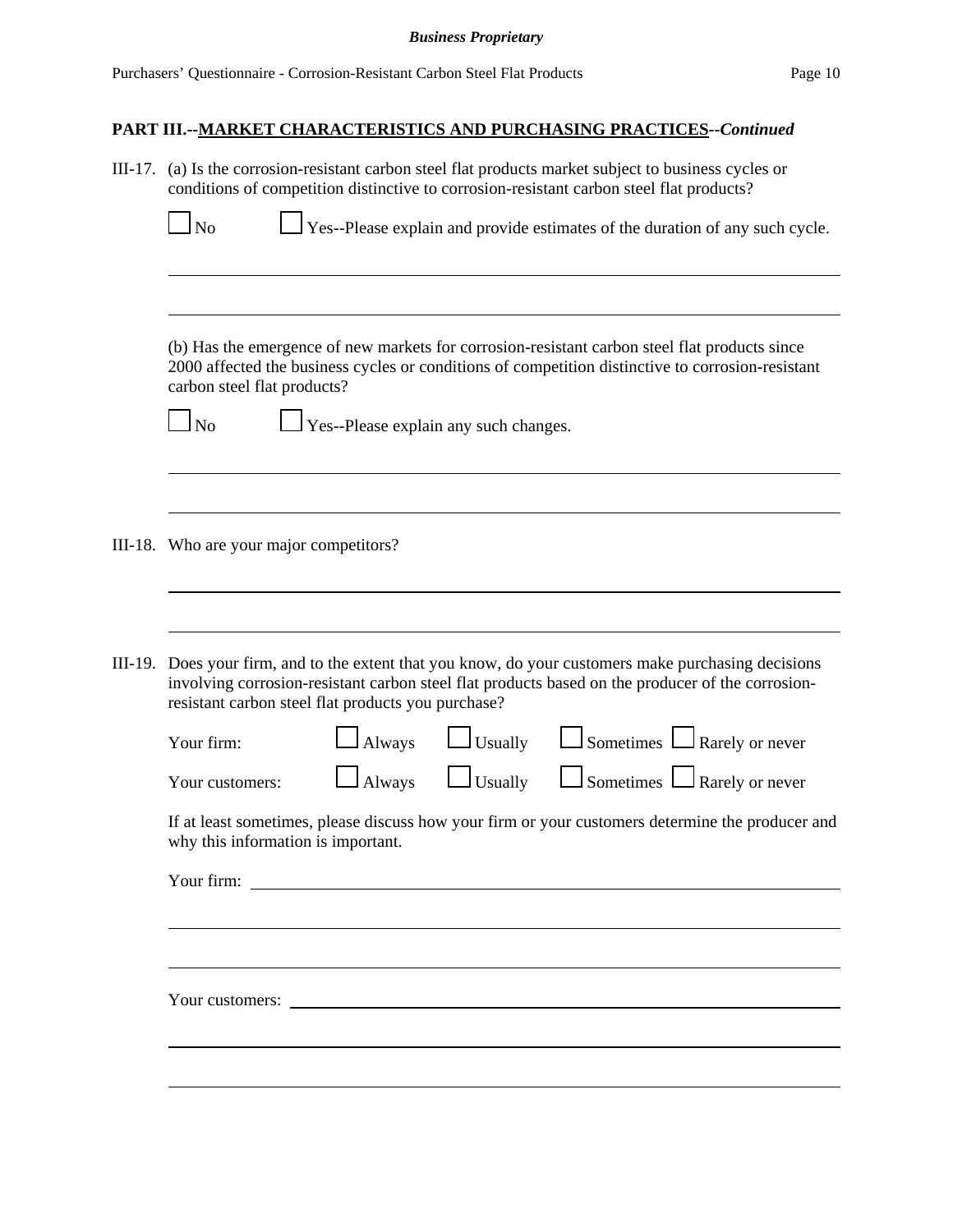|  | III-20. Does your firm, and to the extent that you know, do your customers make purchasing decisions<br>involving corrosion-resistant carbon steel flat products based on the country of origin of the<br>corrosion-resistant carbon steel flat products you purchase? |               |                |                                                                                                |  |  |  |
|--|------------------------------------------------------------------------------------------------------------------------------------------------------------------------------------------------------------------------------------------------------------------------|---------------|----------------|------------------------------------------------------------------------------------------------|--|--|--|
|  | Your firm:                                                                                                                                                                                                                                                             | $\Box$ Always |                | $\Box$ Usually $\Box$ Sometimes $\Box$ Rarely or never                                         |  |  |  |
|  | Your customers:                                                                                                                                                                                                                                                        | $\Box$ Always | $\Box$ Usually | $\Box$ Sometimes $\Box$ Rarely or never                                                        |  |  |  |
|  | why this information is important.                                                                                                                                                                                                                                     |               |                | If at least sometimes, please discuss how your firm or your customers determine the source and |  |  |  |
|  | Your firm: The Commission of the Commission of the Commission of the Commission of the Commission of the Commission of the Commission of the Commission of the Commission of the Commission of the Commission of the Commissio                                         |               |                |                                                                                                |  |  |  |
|  |                                                                                                                                                                                                                                                                        |               |                |                                                                                                |  |  |  |
|  | Your customers:                                                                                                                                                                                                                                                        |               |                |                                                                                                |  |  |  |
|  |                                                                                                                                                                                                                                                                        |               |                |                                                                                                |  |  |  |
|  | III-21. (a) How frequently do you make purchases?                                                                                                                                                                                                                      |               |                |                                                                                                |  |  |  |
|  | $\Box$ Weekly $\Box$ Monthly $\Box$ Quarterly $\Box$ Annually<br>$\Box$ Daily<br>Other (specify)                                                                                                                                                                       |               |                |                                                                                                |  |  |  |
|  | (b) Do you expect this purchasing pattern to change in the next two years?                                                                                                                                                                                             |               |                |                                                                                                |  |  |  |
|  | $\frac{1}{2}$ Yes--How and why do you expect these changes to occur?<br>No                                                                                                                                                                                             |               |                |                                                                                                |  |  |  |
|  |                                                                                                                                                                                                                                                                        |               |                |                                                                                                |  |  |  |
|  | (c) Do you purchase larger volumes of corrosion-resistant carbon steel flat products during<br>certain seasons or at certain points in the year, or is the quantity purchased by your firm<br>consistent throughout the year?                                          |               |                |                                                                                                |  |  |  |
|  |                                                                                                                                                                                                                                                                        |               |                |                                                                                                |  |  |  |
|  | III-22. How many suppliers do you generally contact before making a purchase?                                                                                                                                                                                          |               |                |                                                                                                |  |  |  |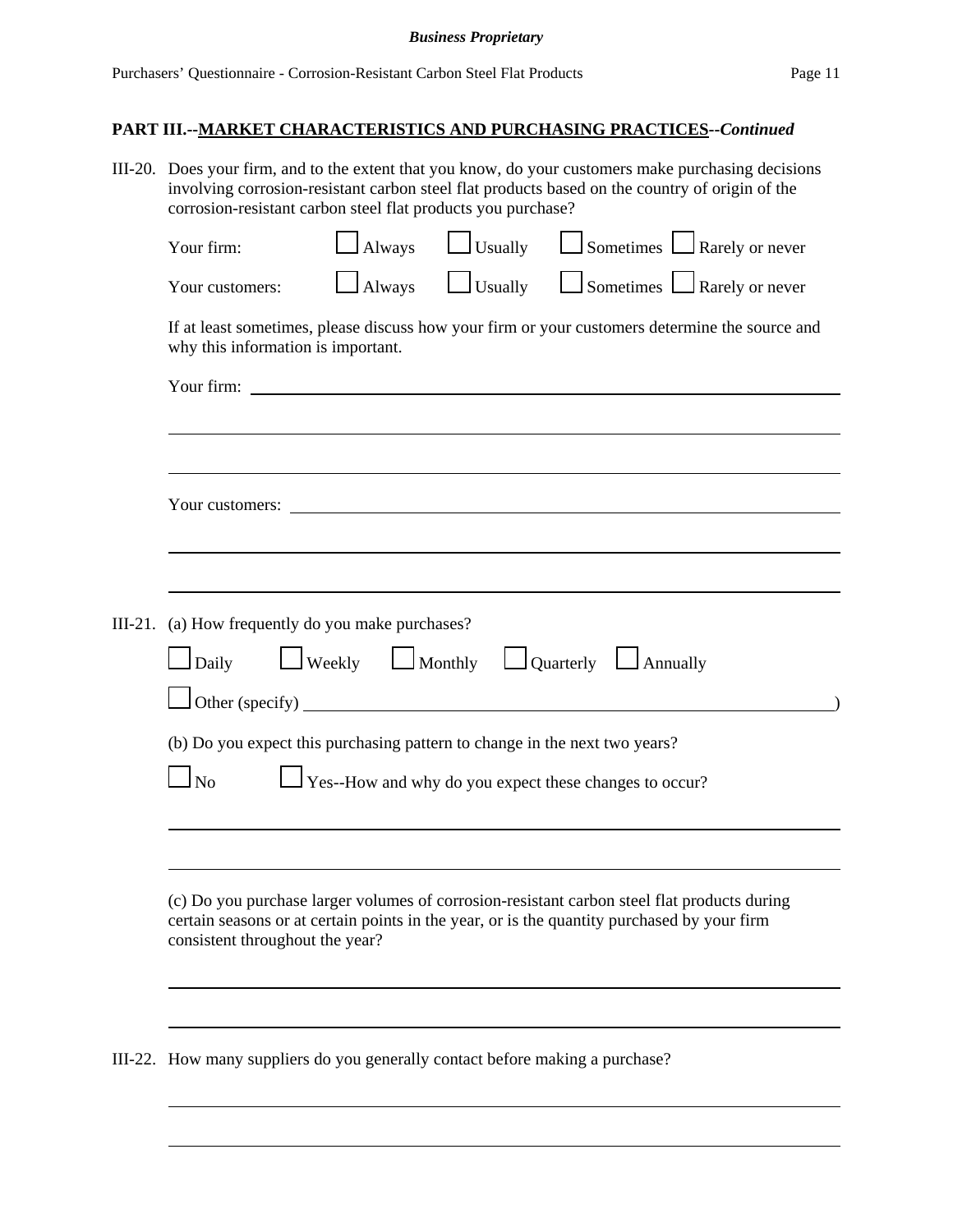| III-23. (a) Do purchases of corrosion-resistant carbon steel flat products usually involve negotiations |
|---------------------------------------------------------------------------------------------------------|
| between supplier and purchaser?                                                                         |

 $\Box$  No  $\Box$  Yes--Please describe these negotiations. In your response, please comment on whether purchasers of corrosion-resistant carbon steel flat products generally quote competing prices, whether from domestic or foreign companies, to their suppliers as part of the negotiation process.

(b) Does your firm tend to vary its purchases from a given supplier within a specified time period based on the price offered for that period?

 $\Box$  No  $\Box$  Yes--Specify the time period.

III-24. Have you changed suppliers since 2000?

 $\Box$  Yes--Please list the supplier or suppliers and indicate whether the firm was added or dropped as a supplier. Also give the reasons for the change and how frequently you change suppliers.

III-25. (a) Are you aware of any new suppliers, either foreign or domestic, that have entered the market since 2000?

 No Yes--Please identify the firms (including their country/location) and indicate how you become aware of them.

(b) Have you purchased from any of these new suppliers?

|--|--|

 $\Box$  Yes--Please identify the firms, when you began purchasing from them, and whether they are large suppliers in the market.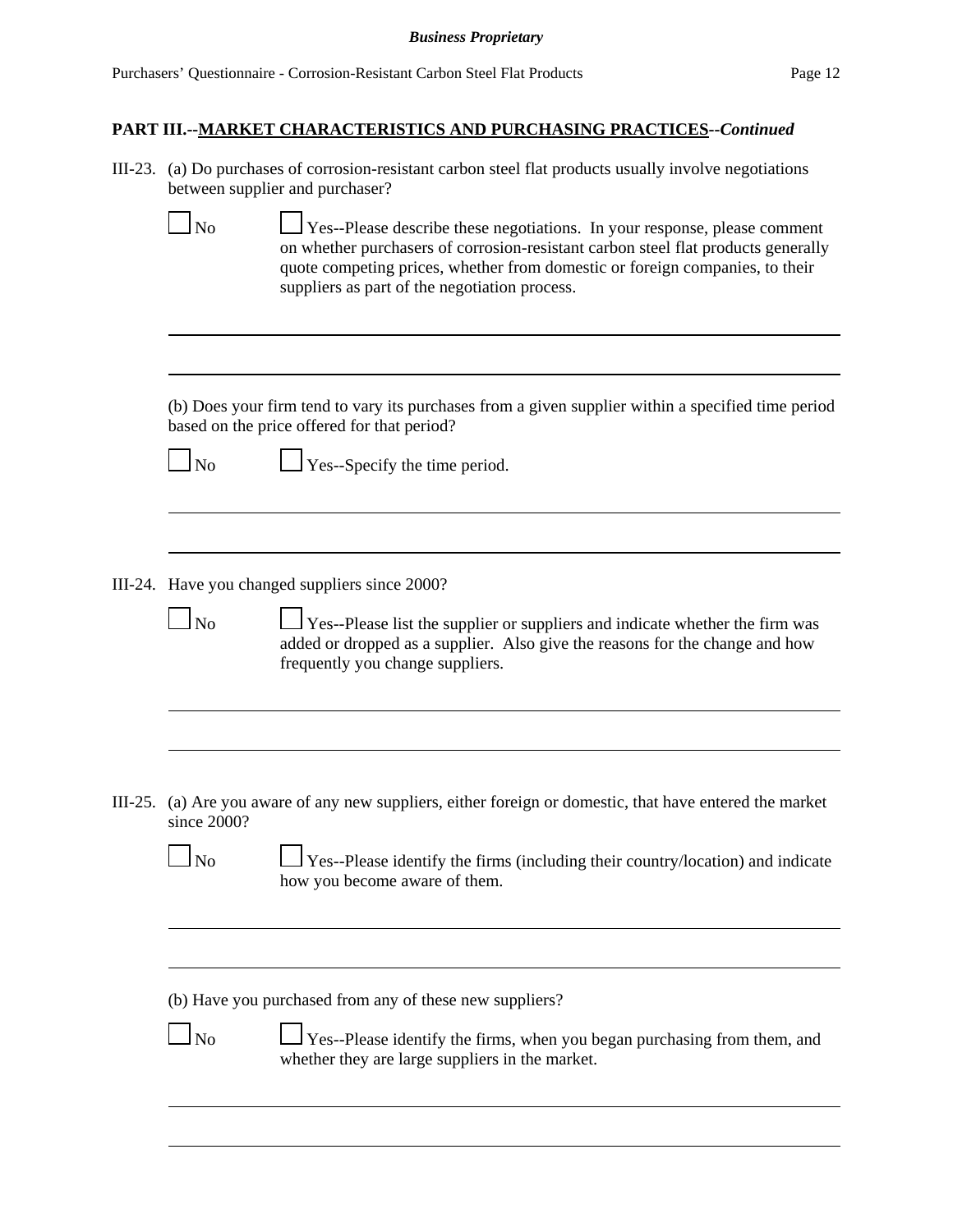#### **PART III.--MARKET CHARACTERISTICS AND PURCHASING PRACTICES--***Continued*

(c) Do you expect new corrosion-resistant carbon steel flat products suppliers to enter the market in the future?

 $\Box$  No  $\Box$  Yes--Please provide details, noting the specific future time period in your response.

III-26. (a) Do you require your suppliers to become certified or pre-qualified with respect to the quality, chemistry, strength, or other performance characteristics of corrosion-resistant carbon steel flat products they sell to your firm?

 $\Box$  No  $\Box$  Yes--Approximately percent of your firm's total 2005 purchases of corrosion-resistant carbon steel flat products required some form of certification or pre-qualification.

(b) Please provide a general description of the certification or qualification process and the time required.

(c) Briefly describe the factors that are considered when qualifying a new supplier (e.g., quality of product, reliability of supplier, etc.) and estimate the time it takes to qualify a new supplier.

(d) Since 2000, have any domestic or foreign producers ever failed in their attempts to qualify their corrosion-resistant carbon steel flat products with your firm or have any producers lost their approved status?

 $\Box$  No  $\Box$  Yes--Please identify these firms, the countries where they are located, and the reasons why they failed the qualification process.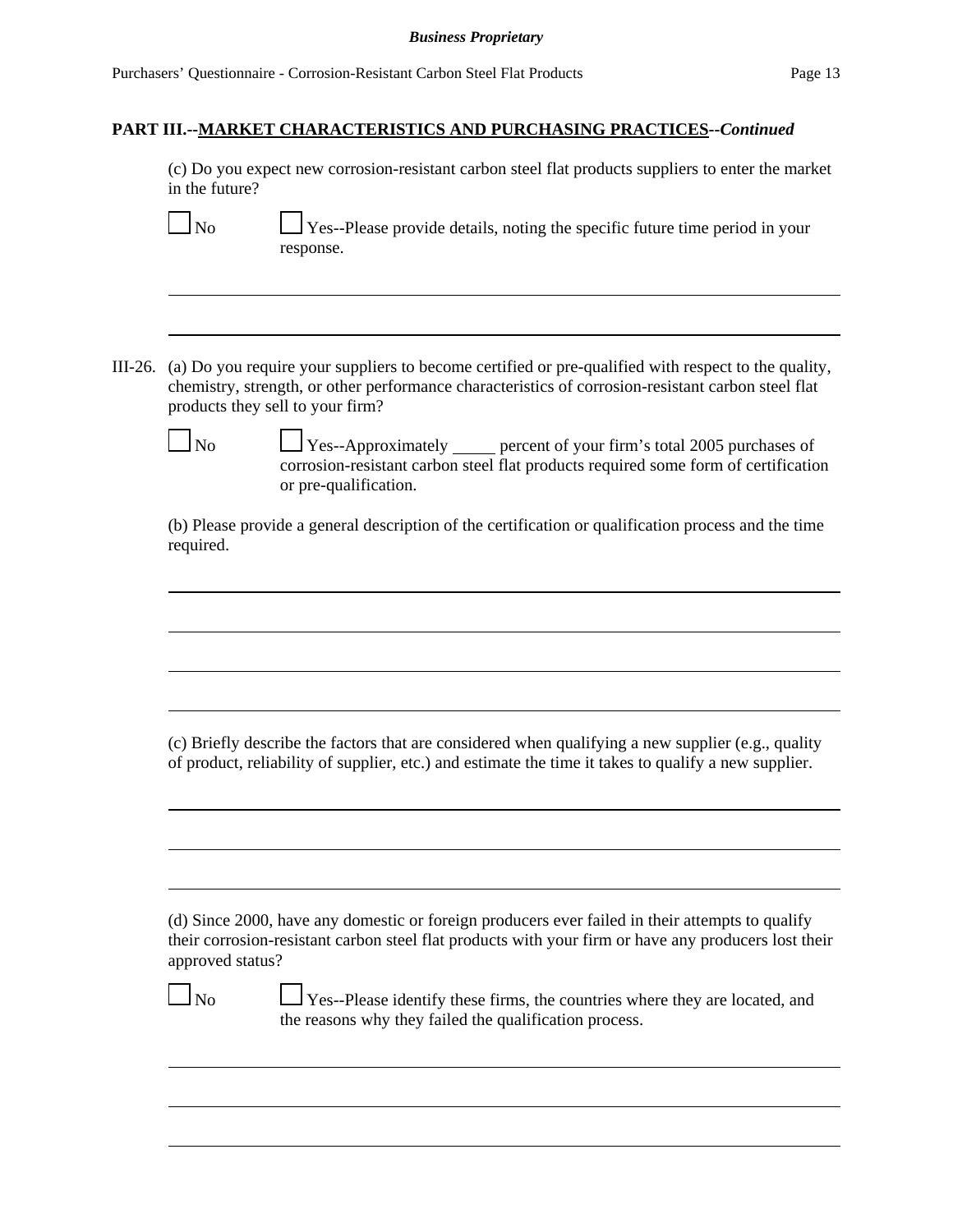III-27. For the factors listed below, please rate each in terms of its importance in your purchase decision for corrosion-resistant carbon steel flat products.

| corrosión resistant caroon steer mat procession             | <b>VERY</b><br><b>IMPORTANT</b> | <b>SOMEWHAT</b><br><b>IMPORTANT</b> | <b>NOT</b><br><b>IMPORTANT</b> |
|-------------------------------------------------------------|---------------------------------|-------------------------------------|--------------------------------|
|                                                             |                                 |                                     |                                |
| Contract with supplier                                      |                                 |                                     |                                |
|                                                             |                                 |                                     |                                |
|                                                             |                                 |                                     |                                |
| Discounts offered $\dots\dots\dots\dots\dots$               |                                 |                                     |                                |
| Extension of credit                                         |                                 |                                     |                                |
| Finish/appearance                                           |                                 |                                     |                                |
| Minimum qty requirements                                    |                                 |                                     |                                |
|                                                             |                                 |                                     |                                |
| Price (including surcharges) $\ldots \ldots \ldots \square$ |                                 |                                     |                                |
| Product consistency                                         |                                 |                                     |                                |
| Product range $\ldots \ldots \ldots \ldots \ldots \ldots$   |                                 |                                     |                                |
| Proximity of supplier $\dots \dots \dots \dots \dots$       |                                 |                                     |                                |
| Qualification for certain applications $\Box$               |                                 |                                     |                                |
| Quality meets industry standards                            |                                 |                                     |                                |
| Quality exceeds industry standards                          |                                 |                                     |                                |
| Reliability of supply                                       |                                 |                                     |                                |
| Technical support/service                                   |                                 |                                     |                                |
| Traditional supplier                                        |                                 |                                     |                                |
| U.S. transportation costs                                   |                                 |                                     |                                |
| Other (specify):                                            |                                 |                                     |                                |
| _                                                           |                                 |                                     |                                |
| .                                                           |                                 |                                     |                                |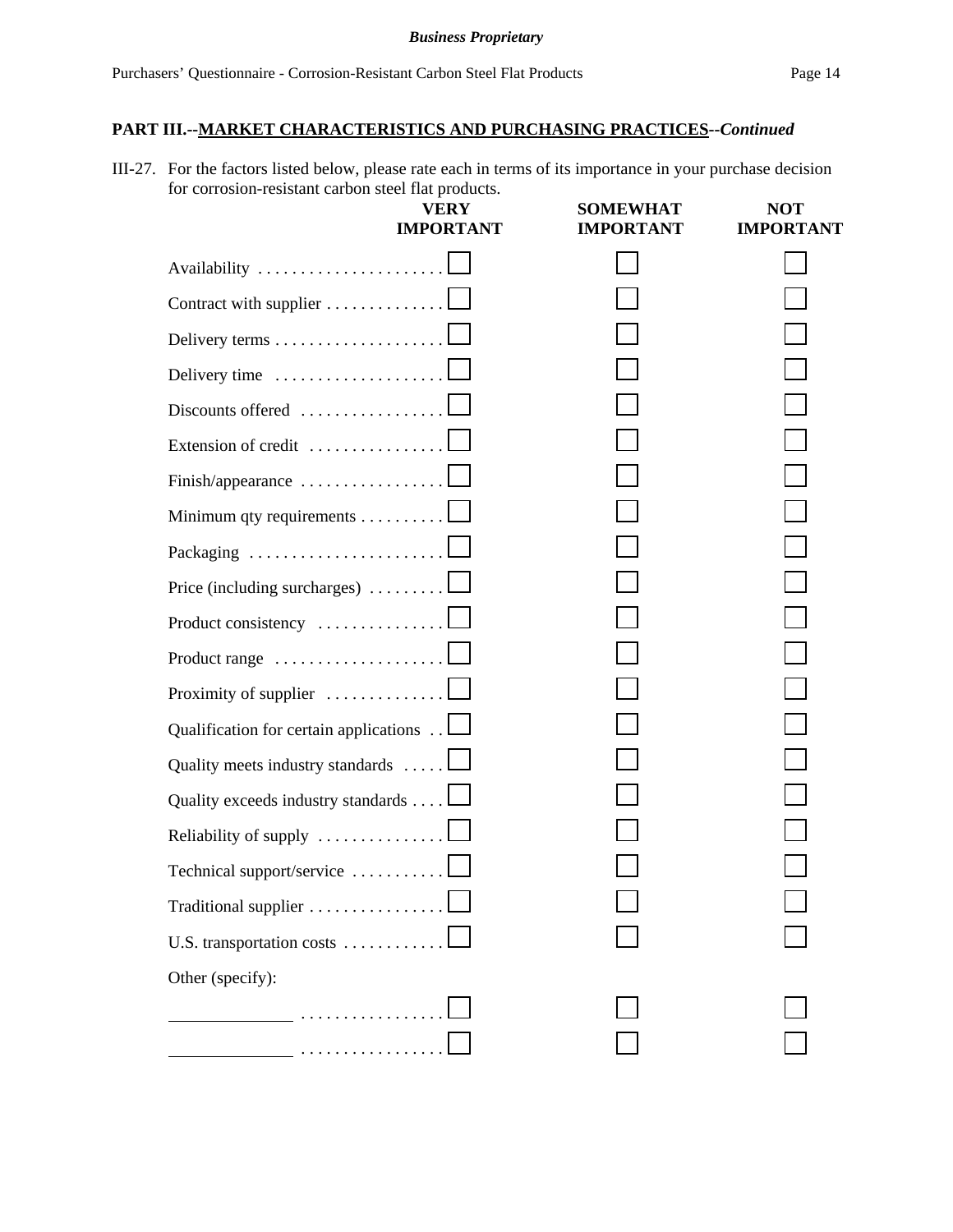| III-28. Please list, in order of their importance, the three major factors generally considered by your firm<br>in deciding from whom to purchase corrosion-resistant carbon steel flat products for any one<br>order (examples include current availability, extension of credit, prearranged contracts, price,<br>quality of product, range of supplier's product line, traditional supplier, etc.). |  |  |  |  |  |
|--------------------------------------------------------------------------------------------------------------------------------------------------------------------------------------------------------------------------------------------------------------------------------------------------------------------------------------------------------------------------------------------------------|--|--|--|--|--|
|                                                                                                                                                                                                                                                                                                                                                                                                        |  |  |  |  |  |
| 2. $\overline{\phantom{a}}$                                                                                                                                                                                                                                                                                                                                                                            |  |  |  |  |  |
| $\frac{1}{2}$                                                                                                                                                                                                                                                                                                                                                                                          |  |  |  |  |  |
| III-29. What characteristics does your firm consider when determining the quality of corrosion-resistant<br>carbon steel flat products?                                                                                                                                                                                                                                                                |  |  |  |  |  |
|                                                                                                                                                                                                                                                                                                                                                                                                        |  |  |  |  |  |
| III-30. (a) Are U.S.-inland transportation costs a major factor in your firm's consideration of which<br>suppliers to source its corrosion-resistant carbon steel flat products requirements?                                                                                                                                                                                                          |  |  |  |  |  |
| $\Box$ Yes<br>$\Box$ No                                                                                                                                                                                                                                                                                                                                                                                |  |  |  |  |  |
| (b) Of the total cost of the corrosion-resistant carbon steel flat products that your firm purchases,<br>approximately what percent is accounted for by U.S. inland transportation costs (please answer<br>separately for each of your sources)?                                                                                                                                                       |  |  |  |  |  |
| percent                                                                                                                                                                                                                                                                                                                                                                                                |  |  |  |  |  |
| Source<br><u>equal</u> percent                                                                                                                                                                                                                                                                                                                                                                         |  |  |  |  |  |
| Source<br>percent                                                                                                                                                                                                                                                                                                                                                                                      |  |  |  |  |  |
| III-31. Have individual U.S. producers, importers, purchasers, or foreign producers/exporters of<br>corrosion-resistant carbon steel flat products influenced the U.S. wholesale market price of<br>corrosion-resistant carbon steel flat products since 2000?                                                                                                                                         |  |  |  |  |  |
| $\log$<br>Yes--Please identify any such firm(s) and note the time period<br>when the firm influenced price, whether the effect was to increase or<br>decrease the price, and why your firm believes that the actions of the<br>firm(s) were responsible for the price change.                                                                                                                          |  |  |  |  |  |
|                                                                                                                                                                                                                                                                                                                                                                                                        |  |  |  |  |  |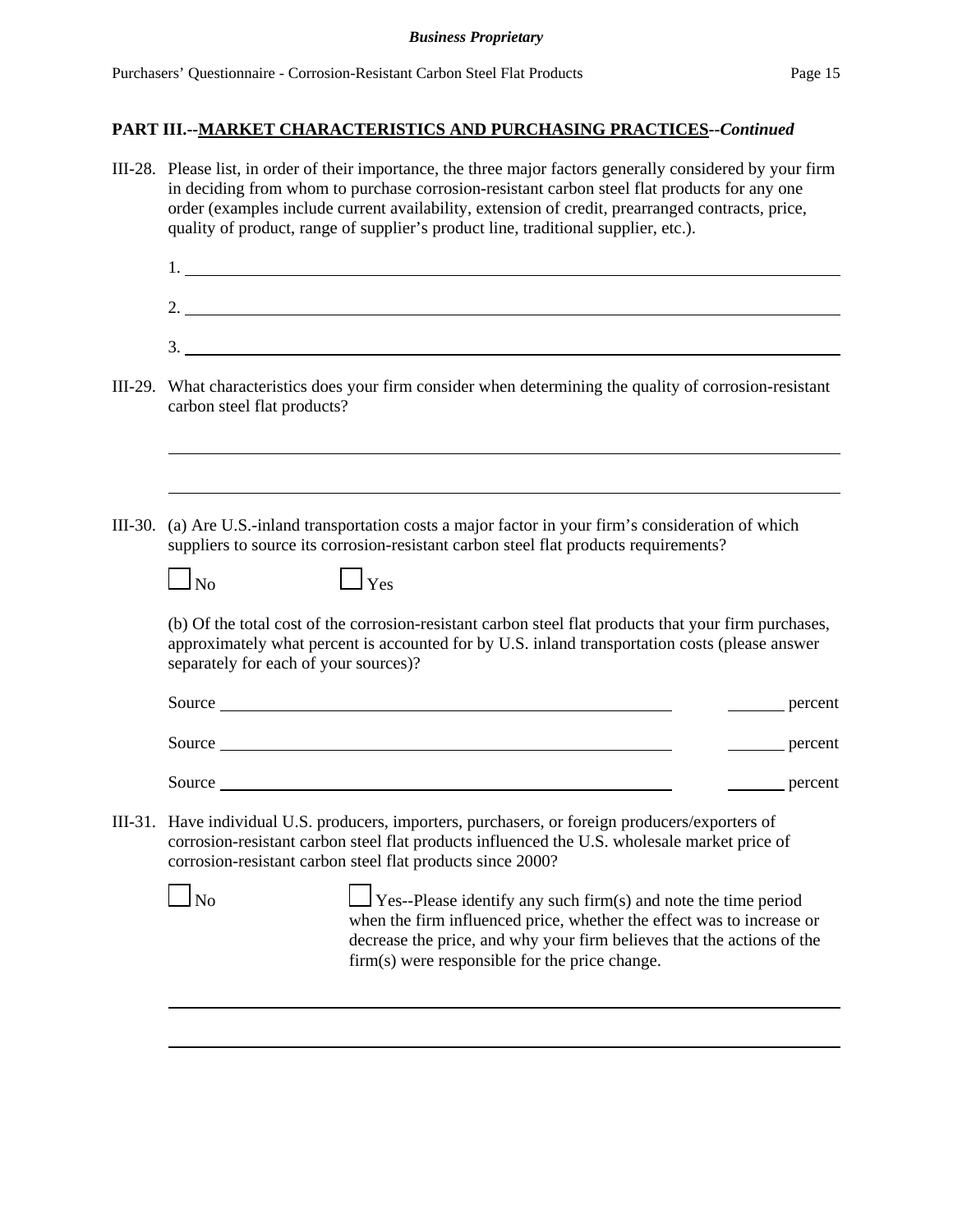#### **PART III.--MARKET CHARACTERISTICS AND PURCHASING PRACTICES--***Continued*

| III-32. (a) How frequently does the price of the corrosion-resistant carbon steel flat products you are<br>purchasing change?                                                                    |                                                         |  |          |  |  |  |  |
|--------------------------------------------------------------------------------------------------------------------------------------------------------------------------------------------------|---------------------------------------------------------|--|----------|--|--|--|--|
| $\Box$ Daily $\Box$ Weekly $\Box$ Monthly $\Box$ Quarterly                                                                                                                                       |                                                         |  | Annually |  |  |  |  |
| Other (specify)                                                                                                                                                                                  |                                                         |  |          |  |  |  |  |
|                                                                                                                                                                                                  | (b) What are the main factors that cause price changes? |  |          |  |  |  |  |
|                                                                                                                                                                                                  |                                                         |  |          |  |  |  |  |
|                                                                                                                                                                                                  |                                                         |  |          |  |  |  |  |
| III-33. Does your firm purchase corrosion-resistant carbon steel flat products over the internet?                                                                                                |                                                         |  |          |  |  |  |  |
| $\Box$ Yes--Please describe, noting the estimated percentage of your<br>firm's total purchases of corrosion-resistant carbon steel flat<br>products in 2005 accounted for by internet purchases. |                                                         |  |          |  |  |  |  |
|                                                                                                                                                                                                  |                                                         |  |          |  |  |  |  |

III-34. (a) As an attachment to this questionnaire, please identify and discuss any improvements/changes in the U.S. corrosion-resistant carbon steel flat products industry since 2000 and explain fully, to the extent possible, the factor(s), including the order(s) under review, that was/(were) responsible for each improvement/change.

(b) Please also discuss fully, to the extent possible, any improvements/changes that you anticipate in the future in the U.S. corrosion-resistant carbon steel flat products industry. Identify the specific future time period covered in your response, and discuss the factors that you believe would be responsible for each improvement/change.

III-35. What do you think will be the likely effects of any revocation of the countervailing/antidumping duty orders for imports of corrosion-resistant carbon steel flat products from Australia, Canada, France, Germany, Japan, and Korea? As appropriate, please discuss any potential effects of revocation of the countervailing/antidumping duty orders on (1) the future activities of your firm and (2) the U.S. market as a whole. If your answer varies by country, please specify. Please note the future time period to which you are referring. Attach additional pages if necessary.

(1) Activities of your firm:

(2) Entire U.S. market: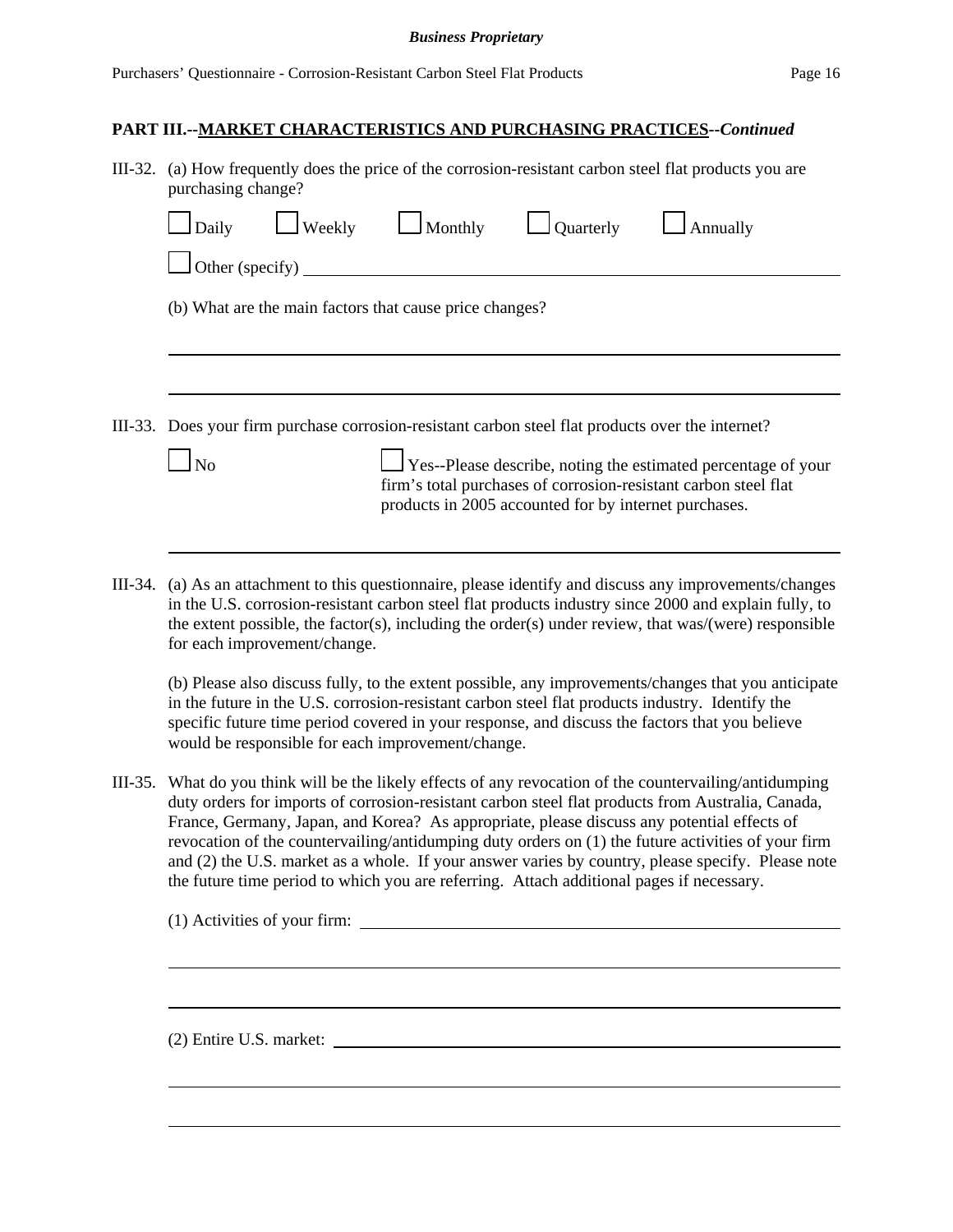# **PART IV.--COMPARISONS BETWEEN IMPORTED AND U.S.-PRODUCED PRODUCT**

IV-1. Please indicate the countries of origin for corrosion-resistant carbon steel flat products for which your firm has actual marketing/pricing knowledge.

|       | <b>United States</b> |                                                                                                                                                                                                                                                                     |
|-------|----------------------|---------------------------------------------------------------------------------------------------------------------------------------------------------------------------------------------------------------------------------------------------------------------|
|       | Australia            | France<br>Canada<br>Japan<br>Germany<br>Korea                                                                                                                                                                                                                       |
|       |                      | Other countries (specify)                                                                                                                                                                                                                                           |
| IV-2. | end-use application? | (a) Do the specifications of corrosion-resistant carbon steel flat products vary depending on the                                                                                                                                                                   |
|       |                      | $\frac{1}{2}$ Yes--Please list the specifications of the material for each end-use<br>application. If the specifications vary based on the supplier, please list the<br>product specifications for each supplier, noting the country of origin in your<br>response. |
|       |                      |                                                                                                                                                                                                                                                                     |
|       |                      |                                                                                                                                                                                                                                                                     |
|       |                      | (b) Are imported and domestically produced corrosion-resistant carbon steel flat products used in<br>the same applications? Please answer for all country combinations you are familiar with (as<br>indicated in your response to question IV-1).                   |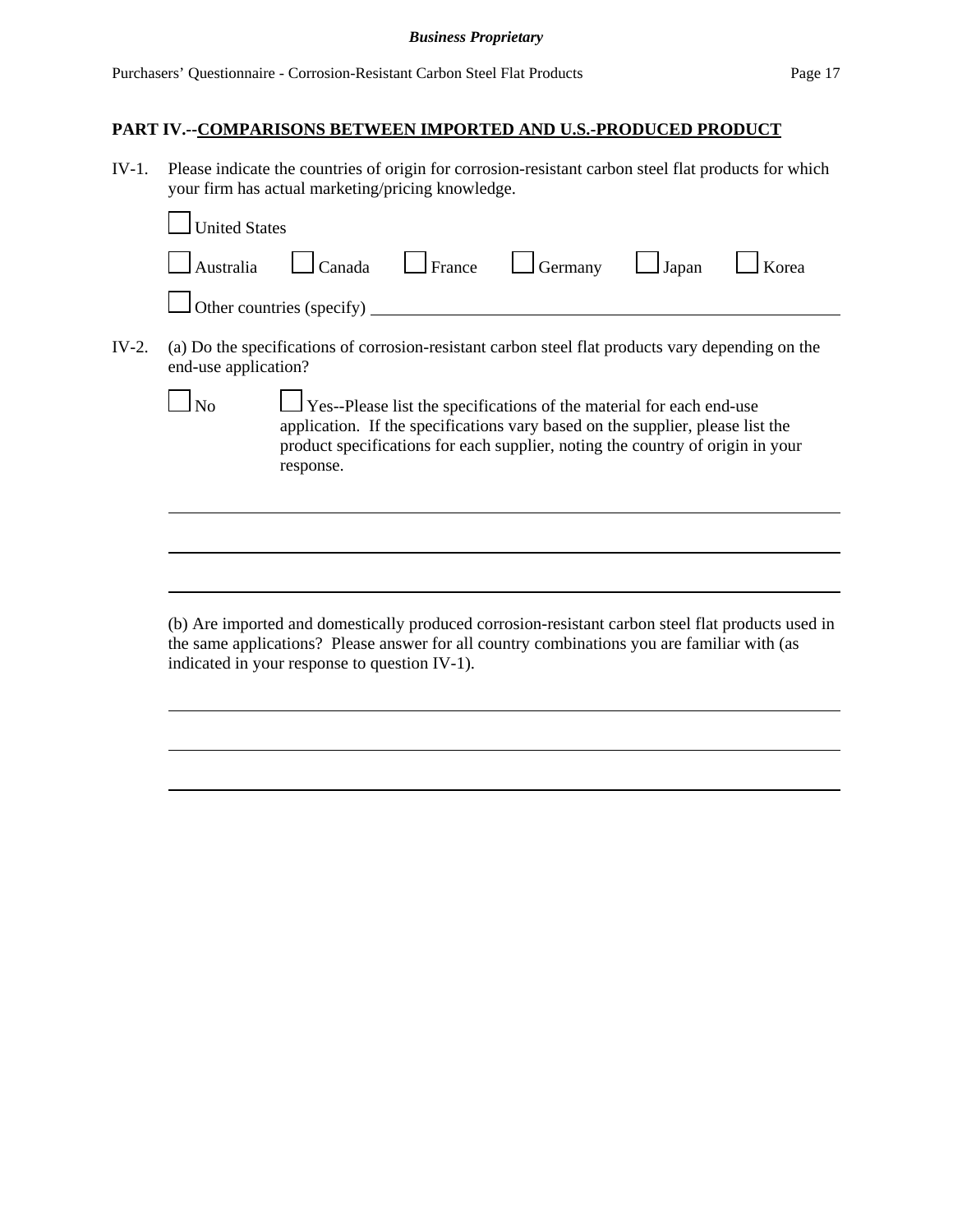## **PART IV.--COMPARISONS BETWEEN IMPORTED AND U.S.-PRODUCED PRODUCT--***Continued*

IV-3. Is corrosion-resistant carbon steel flat products produced in the United States and in other countries used interchangeably (i.e., can it physically be used in the same applications)? Please indicate below, using "A" to indicate that the products from a specified country-pair are *always* interchangeable, "F" to indicate that the products are *frequently* interchangeable,"S" to indicate that the products are *sometimes* interchangeable,"N" to indicate that the products are *never* interchangeable, and "0" to indicate *no familiarity* with products from a specified country-pair.<sup>1</sup>

| Country-<br>pair               | <b>United</b><br><b>States</b>                                                                                                                                                                                        | <b>Australia</b> | Canada | <b>France</b> | Germany | Japan | Korea | Other<br>countries |
|--------------------------------|-----------------------------------------------------------------------------------------------------------------------------------------------------------------------------------------------------------------------|------------------|--------|---------------|---------|-------|-------|--------------------|
| <b>United</b><br><b>States</b> |                                                                                                                                                                                                                       |                  |        |               |         |       |       |                    |
| <b>Australia</b>               |                                                                                                                                                                                                                       |                  |        |               |         |       |       |                    |
| Canada                         |                                                                                                                                                                                                                       |                  |        |               |         |       |       |                    |
| <b>France</b>                  |                                                                                                                                                                                                                       |                  |        |               |         |       |       |                    |
| Germany                        |                                                                                                                                                                                                                       |                  |        |               |         |       |       |                    |
| Japan                          |                                                                                                                                                                                                                       |                  |        |               |         |       |       |                    |
| Korea                          |                                                                                                                                                                                                                       |                  |        |               |         |       |       |                    |
|                                | <sup>1</sup> For any country-pair producing corrosion-resistant carbon steel flat products that is sometimes or never used<br>interchangeably, please explain the factors that limit or preclude interchangeable use: |                  |        |               |         |       |       |                    |
|                                |                                                                                                                                                                                                                       |                  |        |               |         |       |       |                    |
|                                |                                                                                                                                                                                                                       |                  |        |               |         |       |       |                    |
|                                |                                                                                                                                                                                                                       |                  |        |               |         |       |       |                    |
|                                |                                                                                                                                                                                                                       |                  |        |               |         |       |       |                    |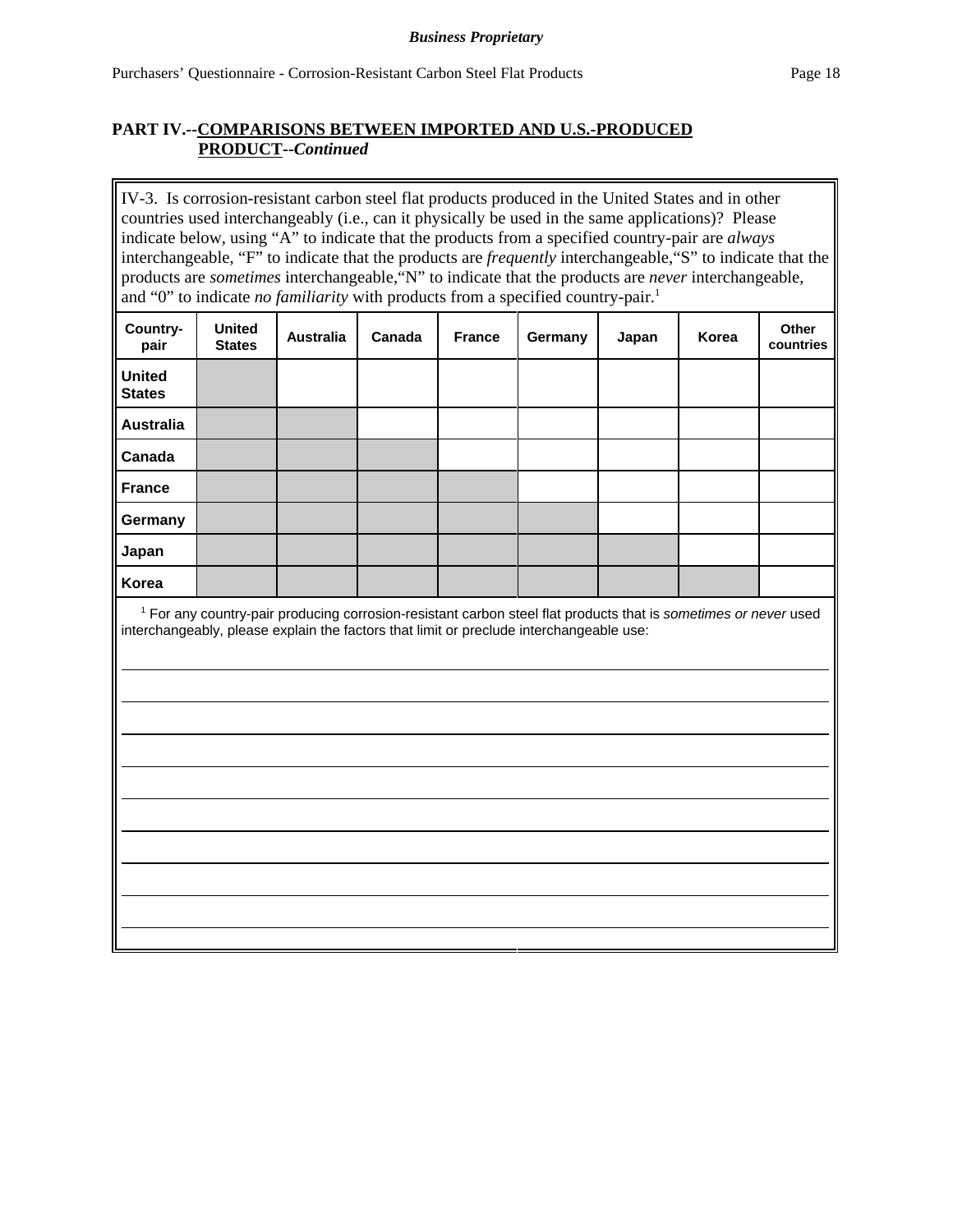## **PART IV.--COMPARISONS BETWEEN IMPORTED AND U.S.-PRODUCED PRODUCT--***Continued*

- IV-4. Do you or your customers ever specifically order corrosion-resistant carbon steel flat products from one country in particular over other possible sources of supply?
- No Yes--Please identify all relevant countries (including the United States and both subject and nonsubject foreign countries) from which you or your customers prefer to order, and indicate why corrosion-resistant carbon steel flat products from these countries are preferred over product from other countries (please note the specific product in your response). IV-5. Are certain grades/types/sizes of corrosion-resistant carbon steel flat products available from only a single source (domestic or foreign, including both subject and nonsubject countries)?  $\Box$  No  $\Box$  Yes--Please identify the source and the grade/type/size. IV-6. How often does your firm purchase corrosion-resistant carbon steel flat products that are offered at the lowest price? Always Usually Sometimes Rarely or never IV-7. If you purchased corrosion-resistant carbon steel flat products from one source although a comparable product was available from another source at a lower price, please explain your reasons for doing so (please specify by country, including the United States and both subject and nonsubject foreign countries). Possibilities might include transaction characteristics such as length of time to fill orders, minimum order size, reliability of supply, etc.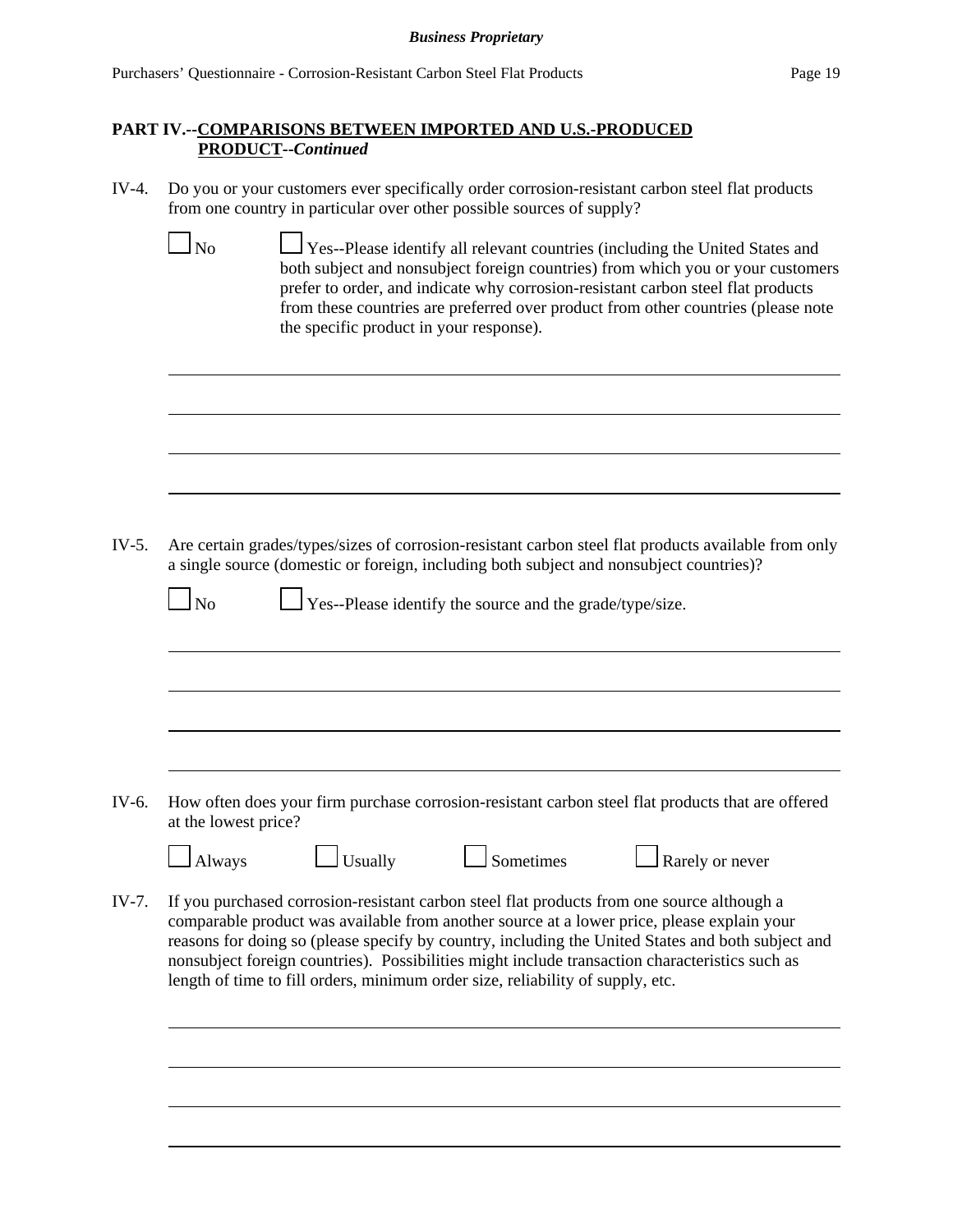## **PART IV.--COMPARISONS BETWEEN IMPORTED AND U.S.-PRODUCED PRODUCT--***Continued*

IV-8. For the factors listed below, please rate how corrosion-resistant carbon steel flat products produced in each country you identified in your response to question IV-1 compares with corrosion-resistant carbon steel flat products produced in each of the other countries you identified (including the United States and both subject and nonsubject foreign countries). Copy this page as necessary to cover all possible country combinations and please attach any comments you care to make concerning your responses, especially in comparisons where you rate product from one country superior or inferior to product from another.

|                                              | compared to     |                   |                 |
|----------------------------------------------|-----------------|-------------------|-----------------|
| (specify country)                            |                 | (specify country) |                 |
|                                              | <b>SUPERIOR</b> | <b>COMPARABLE</b> | <b>INFERIOR</b> |
| Availability                                 |                 |                   |                 |
| Contract with supplier                       |                 |                   |                 |
| Delivery terms                               |                 |                   |                 |
| Delivery time                                |                 |                   |                 |
| Discounts offered                            |                 |                   |                 |
| Extension of credit                          |                 |                   |                 |
| Finish/appearance                            |                 |                   |                 |
|                                              |                 |                   |                 |
| Minimum qty requirements                     |                 |                   |                 |
|                                              |                 |                   |                 |
| Product consistency                          |                 |                   |                 |
| Product range                                |                 |                   |                 |
| Proximity of supplier                        |                 |                   |                 |
| Qualification for certain applications       |                 |                   |                 |
| Quality meets industry standards             |                 |                   |                 |
| Quality exceeds industry standards           |                 |                   |                 |
| Reliability of supply                        |                 |                   |                 |
| Technical support/service                    |                 |                   |                 |
|                                              |                 |                   |                 |
| Lower U.S. transportation costs <sup>1</sup> |                 |                   |                 |
| Other (specify):                             |                 |                   |                 |
| .                                            |                 |                   |                 |
| .                                            |                 |                   |                 |

<sup>&</sup>lt;sup>1</sup> A rating of "superior" on price and U.S. transportation costs indicates that the first country has lower prices/costs than the second country.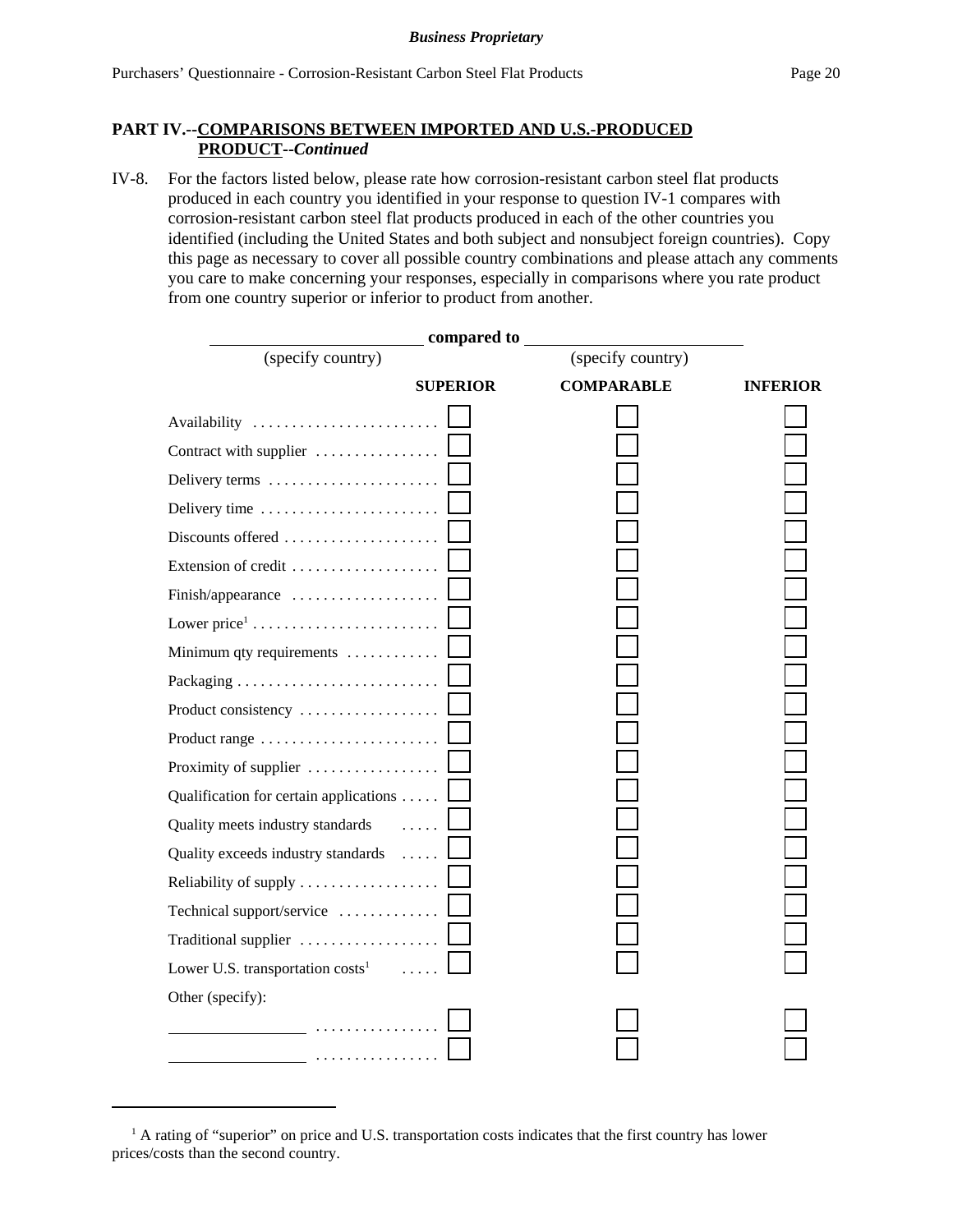IV-9. (a) How often do domestically produced corrosion-resistant carbon steel flat products meet minimum quality specifications for your uses or your customers' uses?

|        |                                                                                                                                                                                                                                                                                                                                  | minimum quanty specifications for your uses of your customers as |               |                                      |                  |                                                                                                   |  |
|--------|----------------------------------------------------------------------------------------------------------------------------------------------------------------------------------------------------------------------------------------------------------------------------------------------------------------------------------|------------------------------------------------------------------|---------------|--------------------------------------|------------------|---------------------------------------------------------------------------------------------------|--|
|        | Always                                                                                                                                                                                                                                                                                                                           | Usually                                                          |               | Sometimes                            |                  | Rarely or never                                                                                   |  |
|        | (b) How often do imported subject corrosion-resistant carbon steel flat products meet minimum<br>quality specifications for your uses or your customers' uses?                                                                                                                                                                   |                                                                  |               |                                      |                  |                                                                                                   |  |
|        | $\Box$ Always                                                                                                                                                                                                                                                                                                                    | Usually                                                          |               | Sometimes                            |                  | Rarely or never                                                                                   |  |
|        | (c) How often do imported nonsubject corrosion-resistant carbon steel flat products meet<br>minimum quality specifications for your uses or your customers' uses?                                                                                                                                                                |                                                                  |               |                                      |                  |                                                                                                   |  |
|        | Country $\_\_$                                                                                                                                                                                                                                                                                                                   |                                                                  | $\Box$ Always | $\Box$ Usually                       | $\Box$ Sometimes | Rarely or never                                                                                   |  |
|        | Country __                                                                                                                                                                                                                                                                                                                       |                                                                  | $\Box$ Always | $\Box$ Usually                       | $\Box$ Sometimes | Rarely or never                                                                                   |  |
| IV-10. | Please compare market prices of corrosion-resistant carbon steel flat products in U.S. and non-U.S.<br>markets, if known. Provide specific information as to time periods and regions for any price<br>comparisons.                                                                                                              |                                                                  |               |                                      |                  |                                                                                                   |  |
| IV-11. | (a) Since 2000, has there been a change in the price of corrosion-resistant carbon steel flat products?<br>If so, has the price of U.S.-produced corrosion-resistant carbon steel flat products changed more or<br>less than the price of imported corrosion-resistant carbon steel flat products from the subject<br>countries? |                                                                  |               |                                      |                  |                                                                                                   |  |
|        | No change in price.                                                                                                                                                                                                                                                                                                              |                                                                  |               |                                      |                  |                                                                                                   |  |
|        |                                                                                                                                                                                                                                                                                                                                  | Prices have changed by the same amount.                          |               |                                      |                  |                                                                                                   |  |
|        | price of corrosion-resistant carbon steel flat products from the subject countries. Please explain in<br>part (b).                                                                                                                                                                                                               |                                                                  |               |                                      |                  | Price of U.S.-produced corrosion-resistant carbon steel flat products has changed relative to the |  |
|        | (b) If the price of U.S.-produced corrosion-resistant carbon steel flat products has changed relative<br>to the price of corrosion-resistant carbon steel flat products from the subject countries, the price of<br>U.S.-produced corrosion-resistant carbon steel flat products is now relatively                               |                                                                  |               |                                      |                  |                                                                                                   |  |
|        | Higher                                                                                                                                                                                                                                                                                                                           | Lower                                                            |               |                                      |                  |                                                                                                   |  |
|        | Higher                                                                                                                                                                                                                                                                                                                           | Lower                                                            |               | than the price of the product from _ |                  |                                                                                                   |  |

Higher Lower than the price of the product from \_\_\_\_\_\_\_\_\_\_\_.

Higher  $\Box$  Lower than the price of the product from \_\_\_\_\_\_\_\_\_\_\_.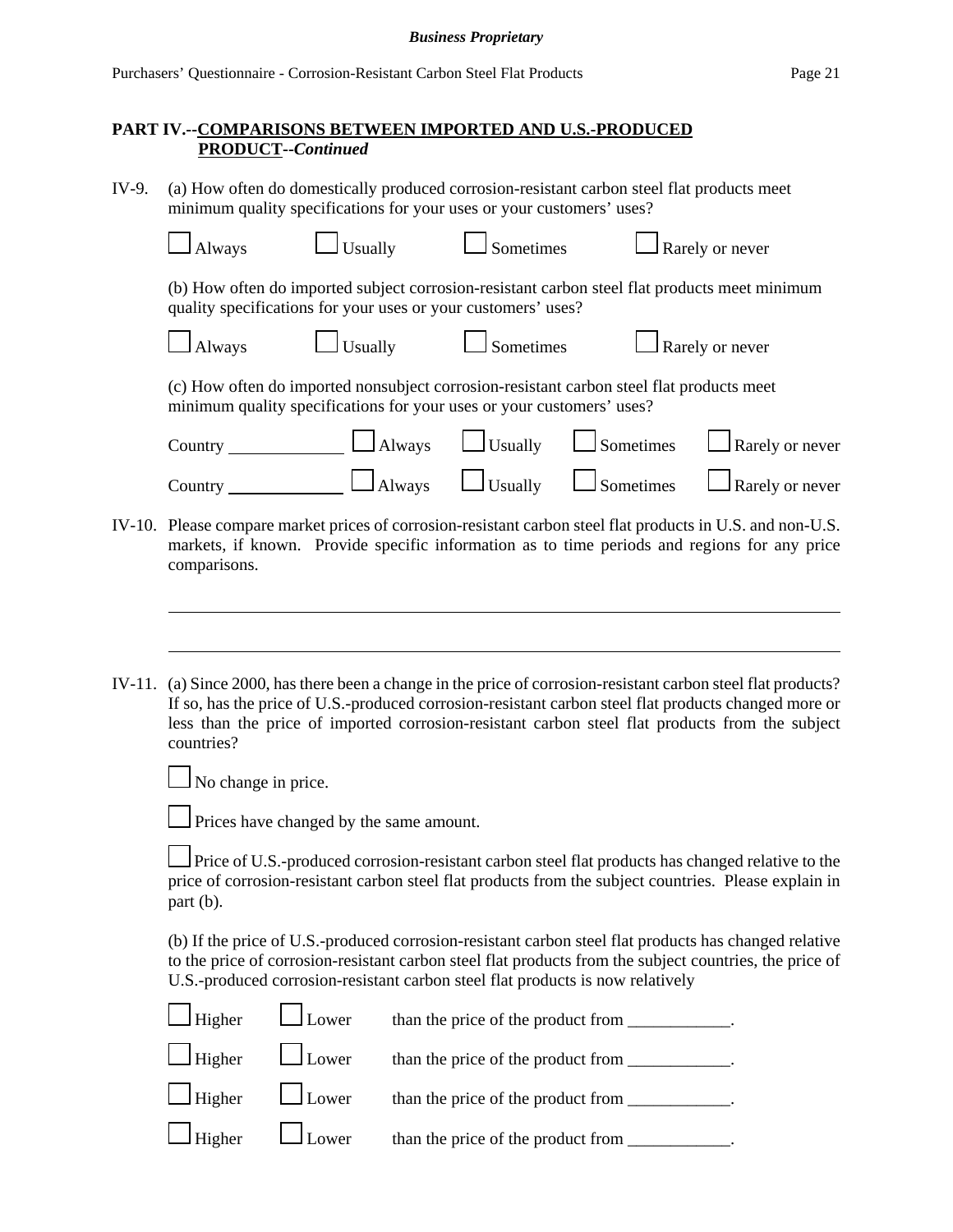#### **PART VI.–MICROALLOY CORROSION-RESISTANT CARBON STEEL FLAT PRODUCTS**

VI-1. **COMPARABILITY OF MICROALLOY CORROSION-RESISTANT CARBON STEEL FLAT PRODUCTS AND OTHER CORROSION-RESISTANT CARBON STEEL FLAT PRODUCTS** - Since January 1, 2000, has your firm purchased or imported microalloy corrosionresistant carbon steel flat products?

 $\Box$ No  $\Box$ Yes

Please describe the differences and similarities between **microalloy corrosion-resistant carbon steel flat products** and **other corrosion-resistant carbon steel flat products** with respect to the factors listed below. Use additional pages as necessary.

**(a) Physical characteristics and uses** (describe the differences and similarities in the physical characteristics and uses)**:**

 $\overline{a}$ 

 $\overline{a}$ 

 $\overline{a}$ 

 $\overline{a}$ 

**(b) Interchangeability** (discuss the interchangeability in end uses of the products)**:**

**(c) Channels of distribution** (describe the specific end use/customer requirements and channels of distribution/market situation in which the products are sold)**:**

 $\overline{a}$ 

 $\overline{a}$ 

**(d) Customer and producer perceptions** (describe any perceived differences in the products, such as sales/marketing practices)**:**

 $\overline{a}$ 

 $\overline{a}$ 

 $\overline{a}$ 

 $\overline{a}$ 

**(e) Price** (provide a discussion and specific examples of prices for the products)**:**